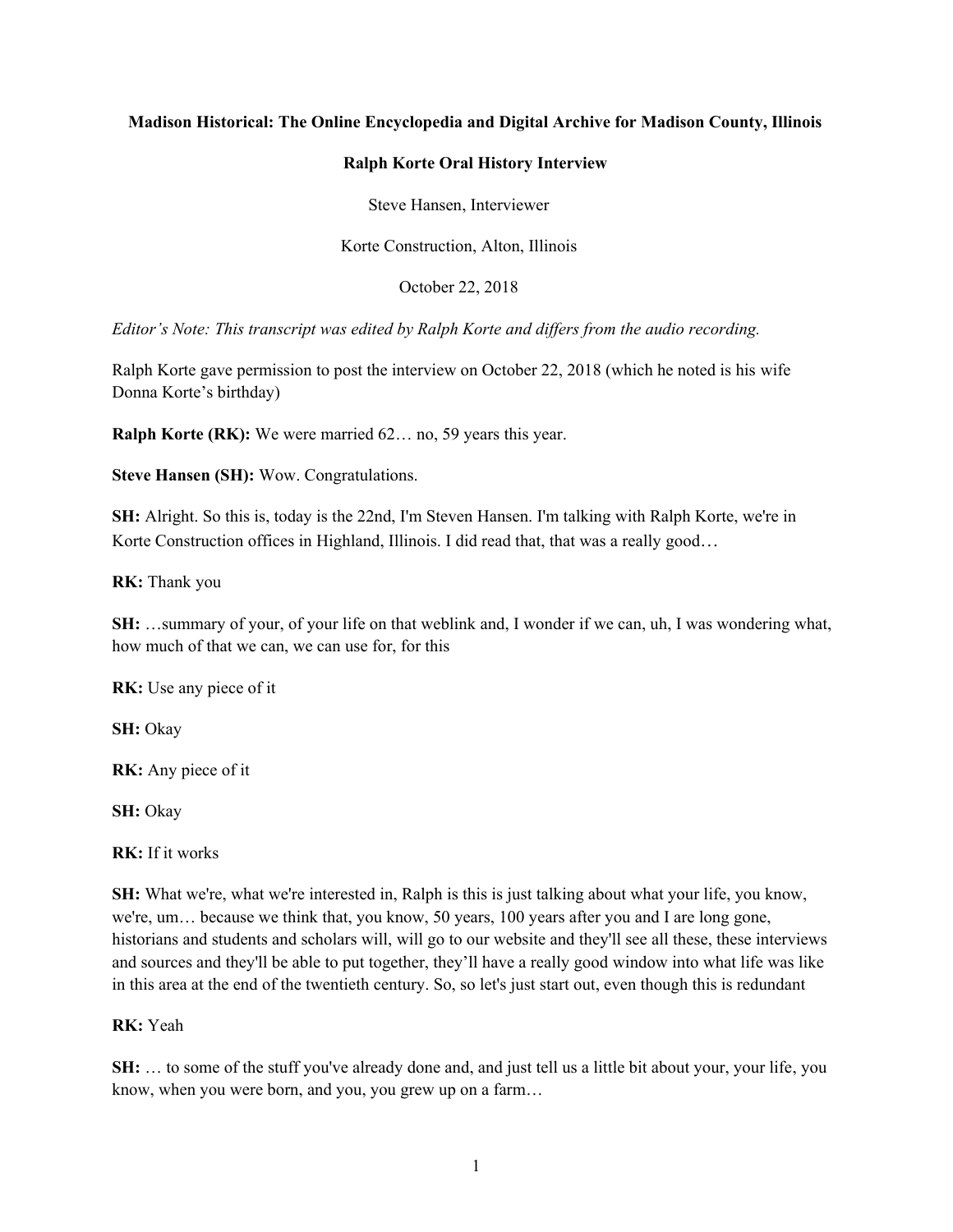#### **RK:** Got it

**SH:** …so tell us about that.

RK: Okay, I was born in 1934, and I numbered 9 of 14 children, 8 boys and 6 girls from a German Catholic family and back then, the more kids they had, the more kids they had to help milk the cows. I stress the dairy farm. Before I went to school in the mornings, even before I went to first grade, I had to milk my cows. I was milking cows at age 5. We rode to school, it was a Catholic grade school, taught by the Sisters of St. Francis and it was in the town of Pierron, Illinois. Pierron had a population of 500. It's on the county line between Madison and Bond County. The school was in Madison County, but we lived on the farm in Bond County. Our address was Rural Route, Pocahontas, Illinois. Growing up on the farm, we did not have electricity until I was in the second grade, but up until then we had to milk the cows by hand. Shortly after we got electricity we had milking machines. We didn't have indoor plumbing in the house until we finally built a new home there in 1950.

**SH:** How big, how big was the farm?

**RK:** The farm was only 120 acres but we milked about 30 cows. So it was a big operation. In addition to the cows, we'd always raise about 200 pigs a year and butchering day was a big deal, we butchered 3 times a year for that large family and probably 4 pigs at a time so 12 pigs but the rest of them were shipped to the stock yards in East St. Louis. We also had about 200 chickens, so we'd collect and gather about a hundred eggs a day and we would sell the excess eggs.

**SH:** So, so the egg reach was, was that for uh, growing for feed for the, for the dairy?

**RK:** Feed for the dairy, and then…

**SH:** That mostly pasture land?

**RK:** Uh, yeah about 20 acres, about 10 acres of pasture but then the corn would go into silage for the cows in the winter and the hay we'd put up in the barn for the winter so a lot of it was to sustain the food for those 30 cows and 200 pigs and chickens. None of my older brothers and sisters had gone to high school, Pierron School only went to 8th grade. The nearest high school was in Highland, Illinois, which was another eight miles away, it was too far to walk. We would essentially walk to school, we'd ride to school with the milk truck but then we'd walk home the two miles on the roads. Only the youngest two of the 14 children went to high school. There weren't any school busses or truant officers in the earlier years, and we were needed on the farm. Back then, nobody cared if you went to school, hence I have never been a day to high school. I look back at it, and there probably wouldn't be a Korte Construction if I would have gone to high school. Back then, whenever any of the neighbors needed a building, all the neighbors would pitch in and help, and at that time, there was a move afoot in the dairy industry to ship Grade A, Grade A inspected milk. If you shipped Grade A milk you got about five dollars a hundred, if you shipped Grade B milk, you only got about two dollars a hundred. The Grade A milk went into bottled milk, the Grade, B milk went into cheese and products like that. So it behooved you to ship Grade A inspected milk which was controlled by the health department in St. Louis because we were shipping to St. Louis dairies and you had to meet certain specifications. The cows had to be milked on concrete and there had to be a gutter. The gutter had to be so wide and then concrete behind and then one of the big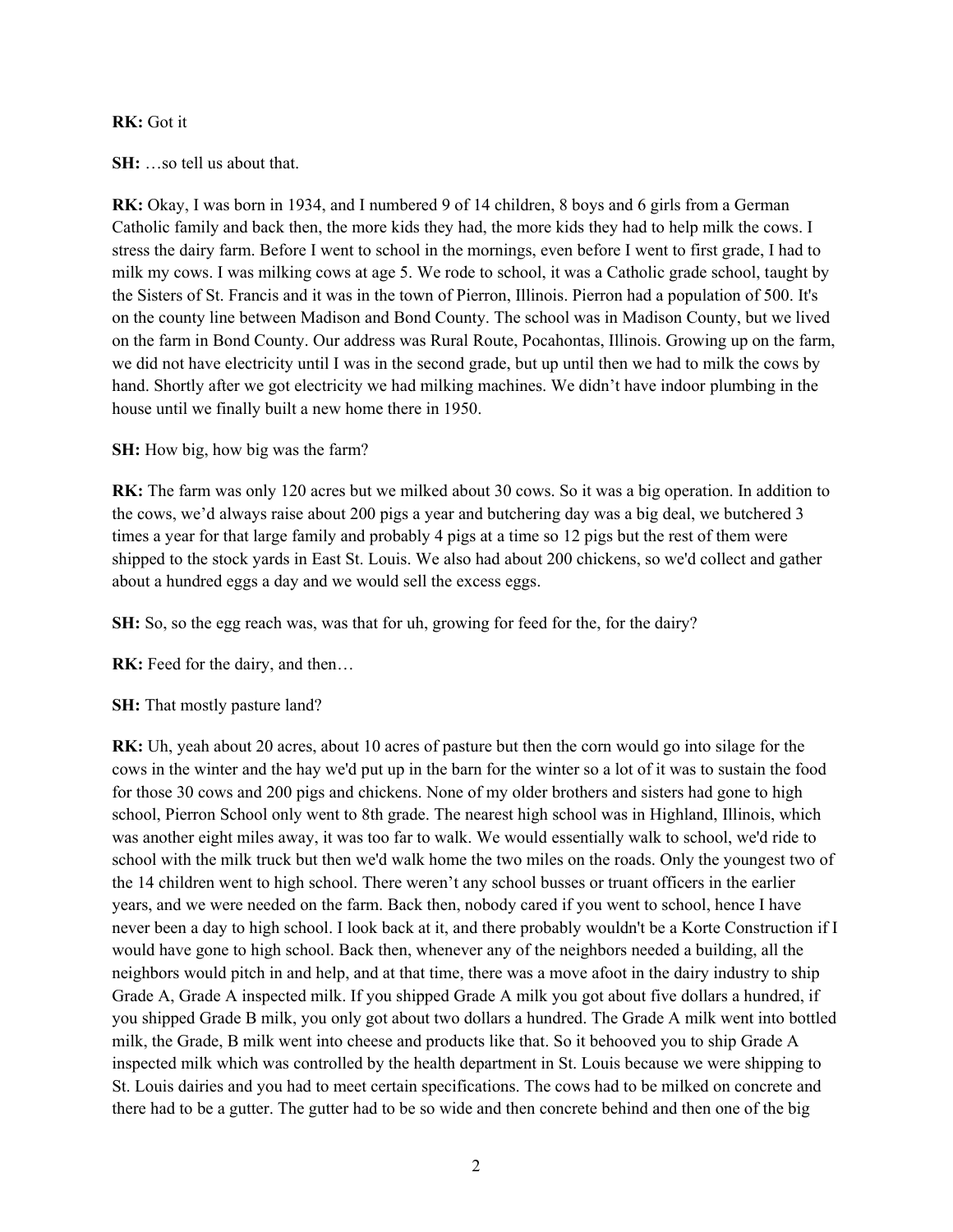things was window light. There had to be so many square feet of window light per cow and the reason for that is it was the assumption, and I guess it was proved out, that the sunshine streaming in kills bacteria. They were very cognizant of keeping the bacteria down in the milk. So, it behooved all the farmers to upgrade their farms from milking on dirt to concrete and following these specifications so they would get more for their milk. My dad was handy with a hammer and a saw, and whenever one of the neighbors would be remodeling their barn for this, he would help them out. When I was out of 8th grade, he saw that I was handy with it and he took me along. So, instead of going to high school, when we weren't putting in crops, we were helping the neighbors remodel their barns.

**SH:** So, so you grew up, and, and, during the, during the depression.

**RK:** 1934 is when I was born

**SH:** Okay, so, do you have any memories of the, of the Great Depression? Or . . .

**RK:** Well, we didn't know… didn't know we were poor because we lived off the farm.

**SH:** Yeah. And and, your father, was he exempt during the draft during World WarII?

**RK:** Right, no, my dad went in the army in World War I, but he just got in less than six months and the war was over and he got out. No, my dad was born in 1895 so he was about 20 years old in the First World War

SH: Okay, alright. Okay, so, okay, getting the chronology here together.

**RK:** Sure.

**SH:** So do you have then any memories of World War II...

**RK:** Oh, God yes…

**SH:** …as a boy?

**RK:** I remember the day it started, we had no electricity at that time, no radio because no electricity, but our cousin had just stopped by that Sunday morning about noon, he had just dropped by, he had a car and he had a radio in his car. And I can remember standing outside his car and hearing the broadcast about Pearl Harbor. We got electricity about a year later, in 1942.

**SH:** So did your, did your parents take a newspaper? Did you follow…

**RK:** Oh, yes.

**SH:** …the progress of the war?

**RK:** Yes we did have a Post-Dispatch that came to us daily via rural route delivery but I followed it and of course what I remember the most about it is the cereal boxes that we would buy. Cereal had pictures of airplanes on them that you could cut out and build your own cardboard plane model of the B-17 and the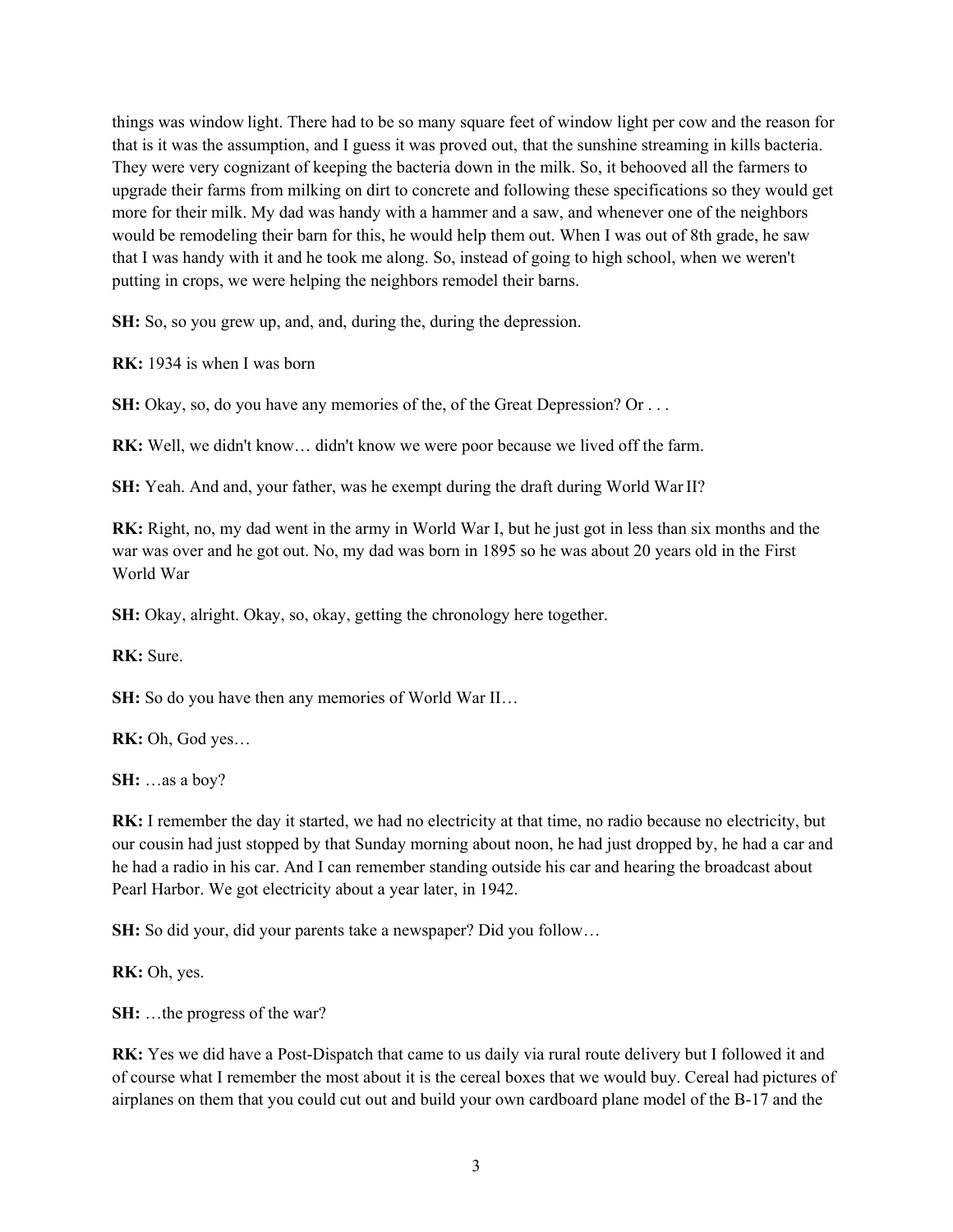B-24 and the P-38, oh I followed that with a great interest.

**SH:** Yeah.

**RK:** I was in first grade when the war broke out.

**SH:** Yeah, so you were…

**RK:** And I remembered a lot. We would collect scrap iron from all the ditches in the old days. Out on the farm, if there was a washout, you'd throw the junk into those ditches to stop erosion. Now, we gleaned all of that steel out of all those ditches and brought it in, into the school and there, put it on a big heap and some truck would come get it. 

**SH:** Wow.

**RK:** Scrap iron.

**SH:** Do you remember, uh, any rationing during the war?

**RK:** We were virtually exempt from that because we were on the farm. Gas was never rationed because of farming, it was an important thing.

**SH:** Right.

**RK:** … and so we needed gas for the tractors and they didn't pay attention. Course we never did uh, cut you know, vacations or nothing and the only place we'd go is from our farm to the church. The little town of Pierron had a grain elevator so we took our grain only two and a half miles to the grain elevator where it went out by trains. No, we never felt the rationing because we virtually raised all our own food.

**SH:** And, and did your, you say your folks took a newspapers so they had daily newspaper, did they take any other magazines or anything?

**RK:** Oh, Yeah. *Prairie  Farmer* and *Farm Journal*, those were staples and they came once a month. And I voraciously read them, I was a voracious reader, and joked about it but, I was the highest in my grade 8 out of 8 years in grade school, but there were only 8 students in my grade. 

**SH:** [laughter]

**RK:** I never had any problem, then again, went on to say that I took a GED test...

**SH:** Yes.

**RK:** We can get into that later.

**SH:** Yeah. Alright so, so you remember pretty vividly then, the war years and uh, and

**RK:** Absolutely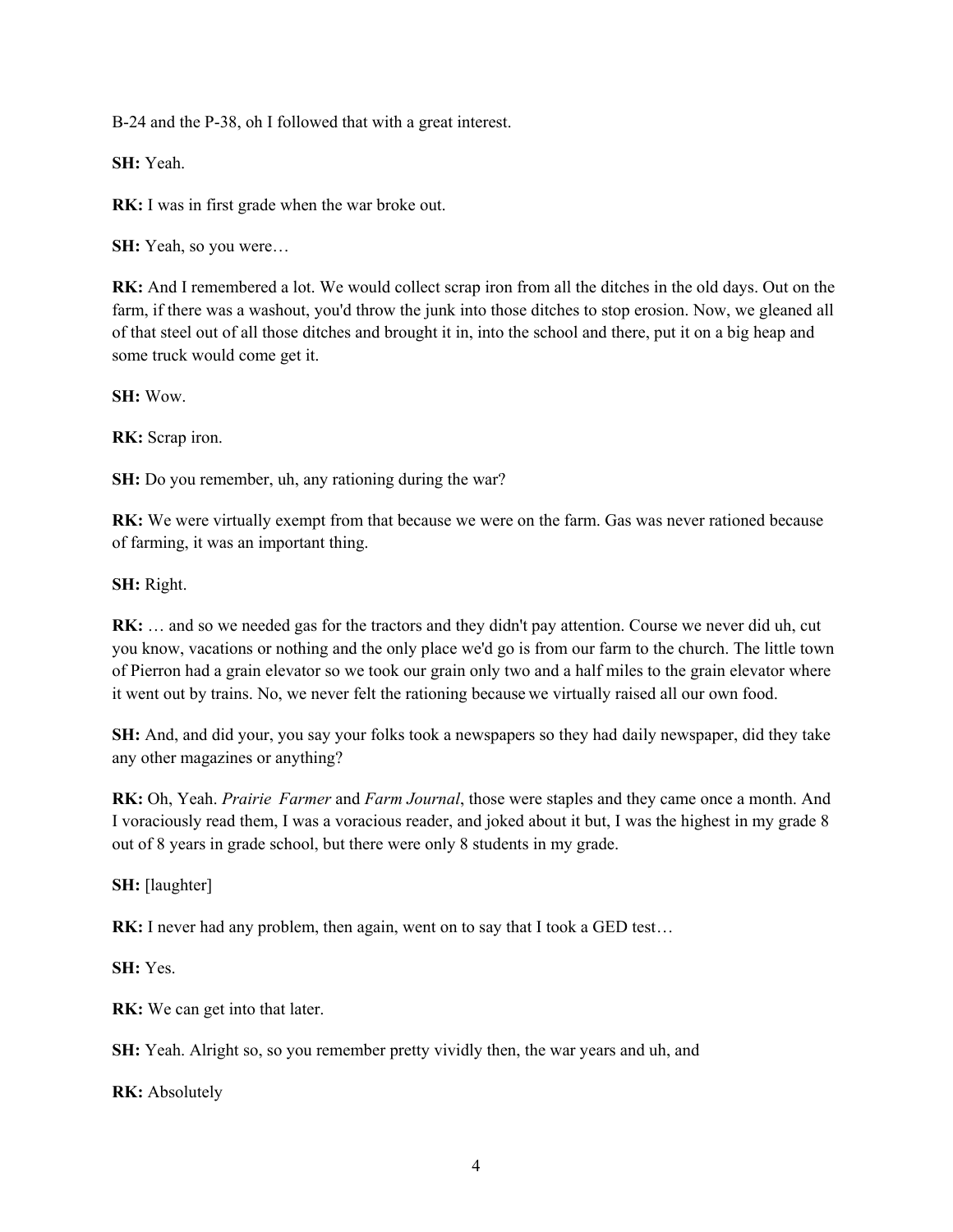**SH:** …and the aftermath and…

**RK:** Yes.

**SH:** …and that.

**RK:** Everything about it.

**SH:** Did you…

**RK:** …My older brother Vince, he was about ten years older than myself and he got deferred because Dad needed him on the farm, but then I do remember right at the tail end of the war he did get examined in Chicago. You have to take a train to Chicago for the draft, he was married at the time. About the time that happened he either didn't pass the exam or the war was over, but he did not serve. The birth order, there was Vince and then there were four girls in between before they had another one and those boys, then my older brothers, they were eligible for Korea. The next oldest brothers.

**SH:** Yeah.

**RK:** So they missed, but I remembered just like it was yesterday when it was victory and the bomb was dropped and it was a big celebration day.

**SH:** Did you, did you go to like, into town or anything…

**RK:** No, no.

**SH:** … like that? Just celebration on the farm and…

**RK:** Yeah. Yeah…

**SH:** How, how did you celebrate?

**RK:** Well…

**SH:** And by then did you have radio?

**RK:** Yes, but there was no television yet.

**SH:** Right.

**RK:** No, but I recall everybody was happy. Everybody.

**SH:** That the war was finally over.

**RK:** Yes.

**SH:** Yeah. Did it seem, did it seem, can you remember, did it seem like all along that we were gonna win if we just take time or, was there any doubt…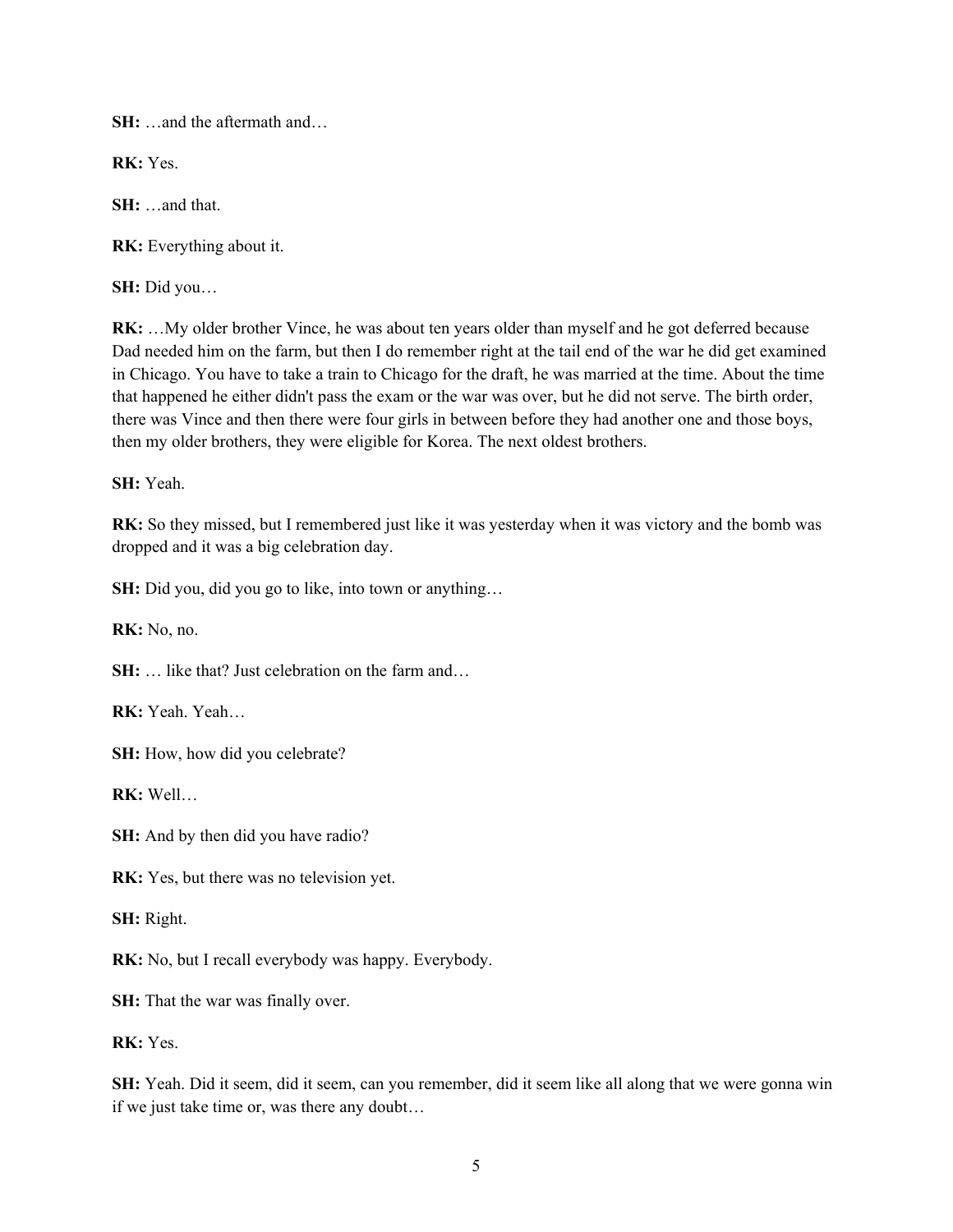**RK:** I was in 6<sup>th</sup> grade, but I remember distinctly going to the Pierron School and the VE day, Victory in Europe, happened, and that was 1945. I still remember the Priest came into the school, it was about 10 a.m. and he came in to each classroom and said, "Take the day off". When the big war finally got over, school wasn't in session.

**SH:** Wow.

**RK:** I remember distinctly, I should have walked home like my sisters did, but my cousin, who lived in town said, "Why don't you stick around, let's go fishing." So we went fishing in a creek because, I wasn't supposed to be home anyhow. I caught heck for not coming home to work! [laughter] But I was only 10 years old, we got the rest of the day off.

**SH:** Tell me about the school. It was uh, it was a parish school...

**RK:** Yes.

**SH:** And, how big?

**RK:** …it was taught by the Sisters of St. Francis, there were only four rooms, two grades per nun. There were four teaching nuns plus one nun was the cook, so we had five nuns.

**SH:** And two grades per room…

**RK:** Two grades per room.

**SH:** ... in four rooms. So it went all the way up to  $8<sup>th</sup>$  grade.

**RK:** Yes.

**SH:** And was there a kindergarten or start in first?

**RK:** No, no kindergarten. Started with grade school.

**SH:** Okay, and was it, uh, do you remember, was it strict?

**RK:** Oh yes, I had very good teachers and… there was no nonsense about it. And discipline, too.

**SH:** Okay, you said, you said that uh, your, your, all the neighbors would get together to...

**RK:** Build buildings, yes.

**RK:** If I would have gone to high school, I wouldn't have had that opportunity, and who knows what I would have become. I look back at it, and I've never been sorry a day that I didn't go to high school. Now that I look back at it, if I wouldn't have gone in the military, I wouldn't have gotten a GED and then been eligible on the Korean GI Bill and getting a degree at night school at SIUE on the GI Bill.

**SH:** And… you had, did you, you had a natural talent for… for building and constructing?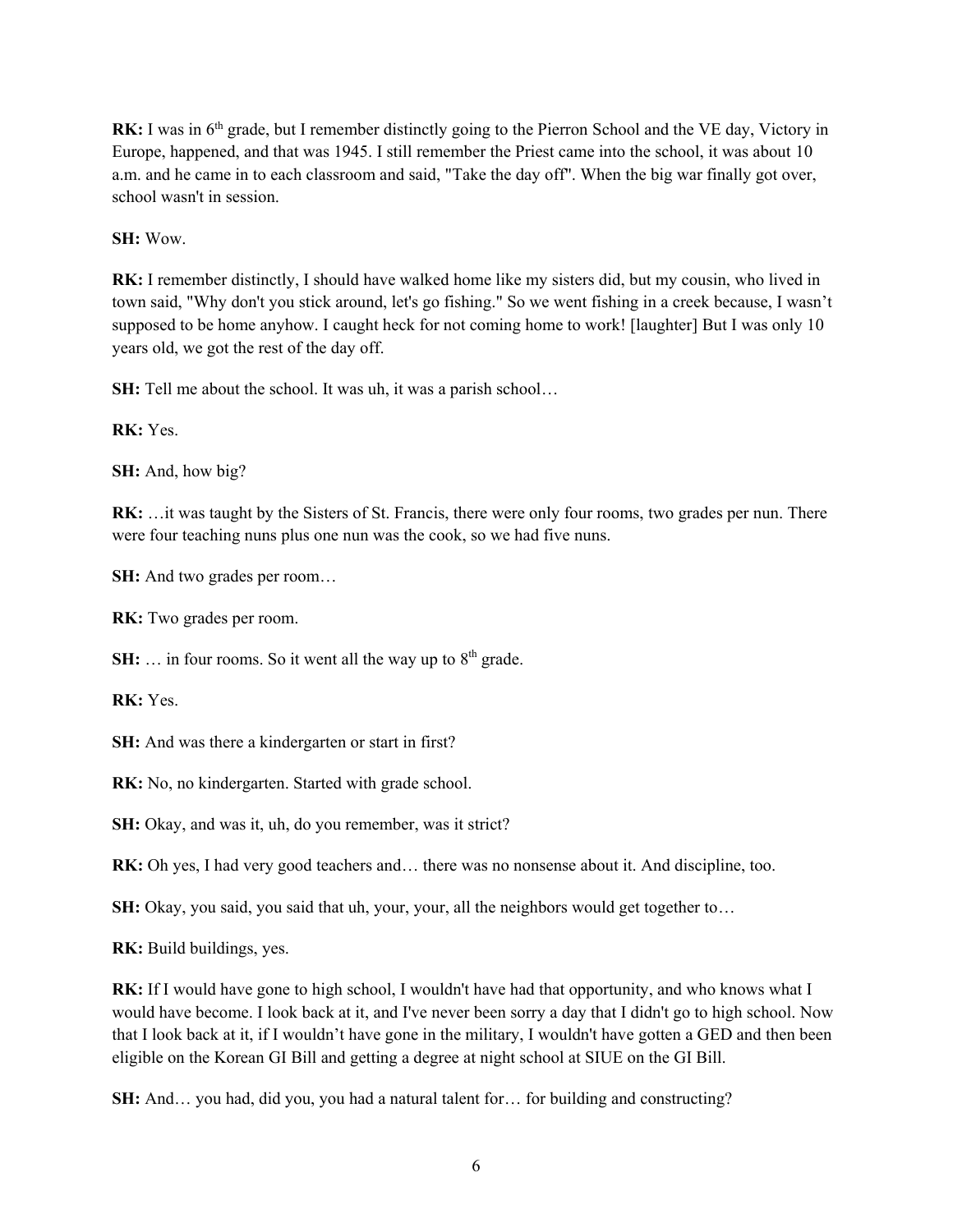**RK:** Yes, I loved to build things.

**SH:** You could, you could puzzle through the, how to put things...

**RK:** Yes. I just loved it.

**SH:** You just loved it.

**RK:** I just had a knack for it and looking back at all my friends that went to high school, I just couldn't see how I would have sat still. Maybe I would have been a great chemist or some darn thing but, it just fit me.

**SH:** And did you think that you would be, you would leave the farm and that that would be your livelihood?

**RK:** No, I expected, and it was planned out for me that I was going to take over the farm, by my dad wasn't ready for me to take over, due to the new Social Security inclusion for farmers. My oldest brother, he already had his own farm, and now, the Korean War came along and my brother George, he enlisted in the Air Force in 1950 and it appeared that he was going to stay in, and my brother Ray, who was four years older than George was drafted and was in the combat engineers and sent to Korea about 1952. After Ray was in Korea about four months, we didn't hear from him for over 30 days, and finally we wrote to our congressman Mel Price, somehow, they got through to him, and we found out he was now in Valley Forge, Pennsylvania, in a mental hospital. He had a nervous breakdown in Korea, they flew him to Japan and from there he ended up in Valley Forge, Pennsylvania, in a mental hospital, taking electric shock treatments.

# **SH:** Ooh

**RK:** My dad and my sister and a friend of Ray's drove there and visited him at Valley Forge. My sister said Ray just looked like a zombie.

## **SH:** Yeah

**RK:** After about four or five months of electric shock treatments, they shipped him to Jefferson Barracks hospital, and I remember visiting him on Sundays. He was there about six months and finally my Dad said, "He's not getting any better, I want to get him home." And Dad had to sign a paper that he was responsible, and I still remember, I think I might have been there, I was 16 or 17, and the doctor there told my Dad, "You'll be sorry, you'll bring him back." Dad said. "I'll take my chances." Ray was never the same, but he never went back and later on then I hired him as a truck driver servicing the Korte Company. A long story short, I was now the next oldest boy and Dad just assumed that I would take over the farm. Before I left for the Army, in the spring of '54, I designed and built a milking parlor and open housing and all that, took about six months, so it'd be ready when I got home. Once completed, I said okay "I'm ready to go, get it over with". The draft was still there, so I volunteered for the draft, I went into the Army, October 28th, 1954, when I was about to turn 20. Looking back, it was fortuitous because the Korean War ended in July of 1953 and they cut off the GI Bill at the end of 1954, and just because I went in, I had just made the Korean GI Bill which meant they owed me a college education.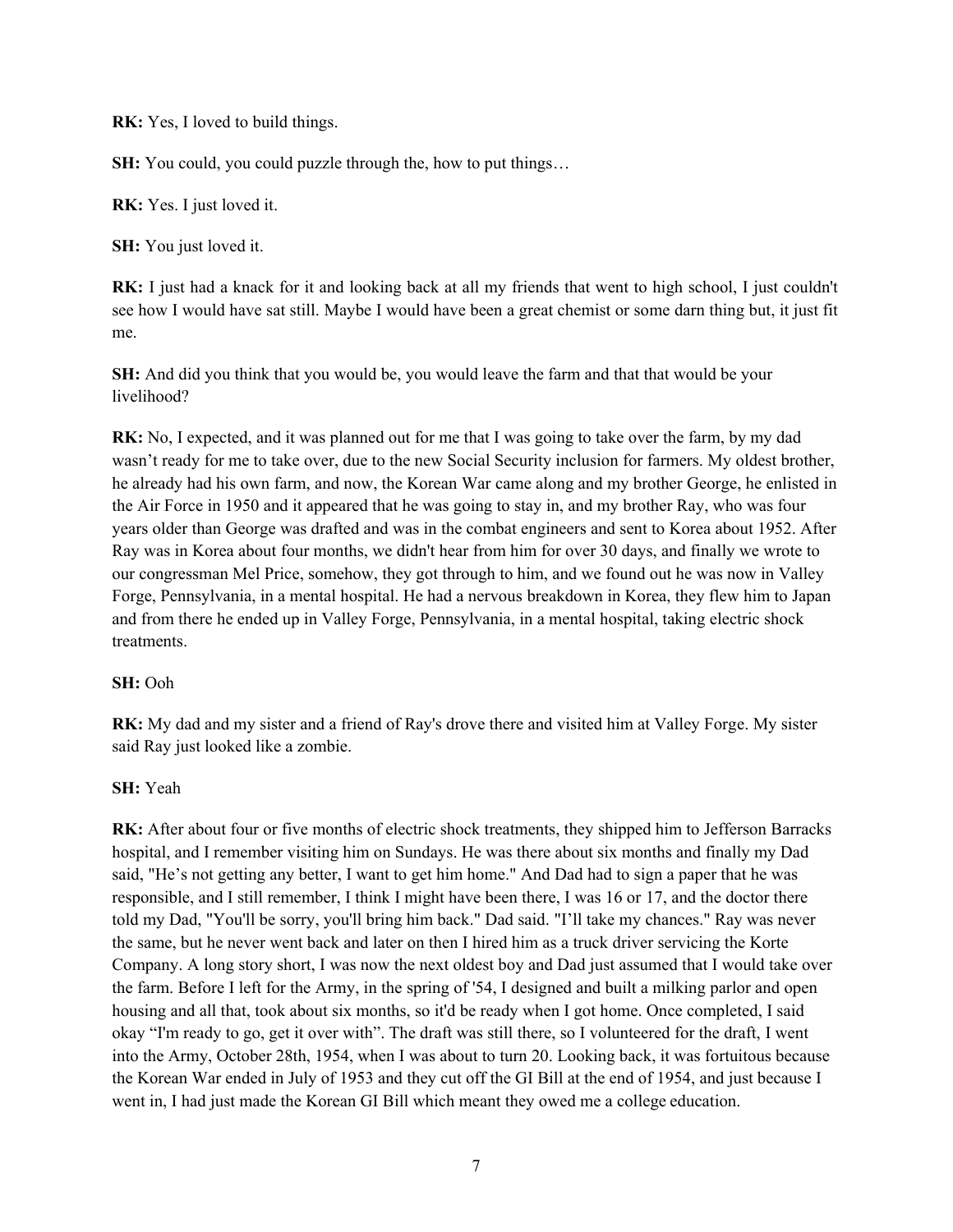**SH:** And where'd you do your training?

**RK:** Camp Chaffee, Arkansas, right outside of Fort Smith is where my eight weeks of basic training was. I got slated to go into the artillery and Camp Chaffee has a lot of mountains and it was a good place to shoot the 105 howitzers. They could throw a shell about six to eight miles. Then I had two weeks off in between, then went back to Camp Chaffee for another eight weeks of artillery training. Then about half of us went to Europe, and I was sent to Korea. I was shipped over to Korea, flew from Fort Smith to Seattle, Washington, but the interesting thing about that was that it was a charter, United States overseas airplane. It was chartered for us, and I guess they can hold about sixty. . It was the first time I was ever in an airplane, but we could not make it to Seattle, Washington, without refueling. We had to stop at Grand Island, Nebraska to refuel and then on to Seattle. I spent three days in Fort Lewis in Washington, processing to go overseas, and I then I was loaded on a ship, the USS General Mann, Port Seattle, and it took two weeks, to get to Korea. We did stop at Yokohama, Japan to pick up other supplies and another three days. I was on the ship about 17 days to get to Korea.

**SH:** Well you must have been good at mathematics if you were able, if you were in the, the artillery to be…

**RK:** Oh yes.

**SH:** So that, that played well then with, with your...

**SH:** …construction and design…

**RK:** Yeah, and life on the farm, it was an education. I was a voracious reader all the time.

**SH:** You, your bio, biography says that when you were in the Army then is when you decided to get your GED diploma.

**RK:** Yes

**SH:** Now, excuse me, where were, in Korea were you stationed…

**RK:** I spent the whole time (one year and four months) right at the DMZ near Panmunjom where the truce talk was held, and that building still stands today.

**SH:** … around different places?

**RK:** Yes, let me get back to that GED. I had my orders that I knew I was going to Korea, and half of us went to Europe and half went to Korea. It was just where they needed us, and now, it was ten days before we would have transportation to get out. It was too far to go home (it was an eight to ten hour drive from Camp Chaffee Arkansas., I recall it was a rainy Saturday and I used to hang around the library, we had quite a few libraries on the post but there was one nearby, so I was sitting in the library that Saturday morning, and I saw on the bulletin board "take a GED test." And I was inquisitive. I thought it had something to do with high school, so I went to the desk and they said well we're giving the fives. Five different subjects here in the conference room this week and it'll be one class a night, 90 minutes for the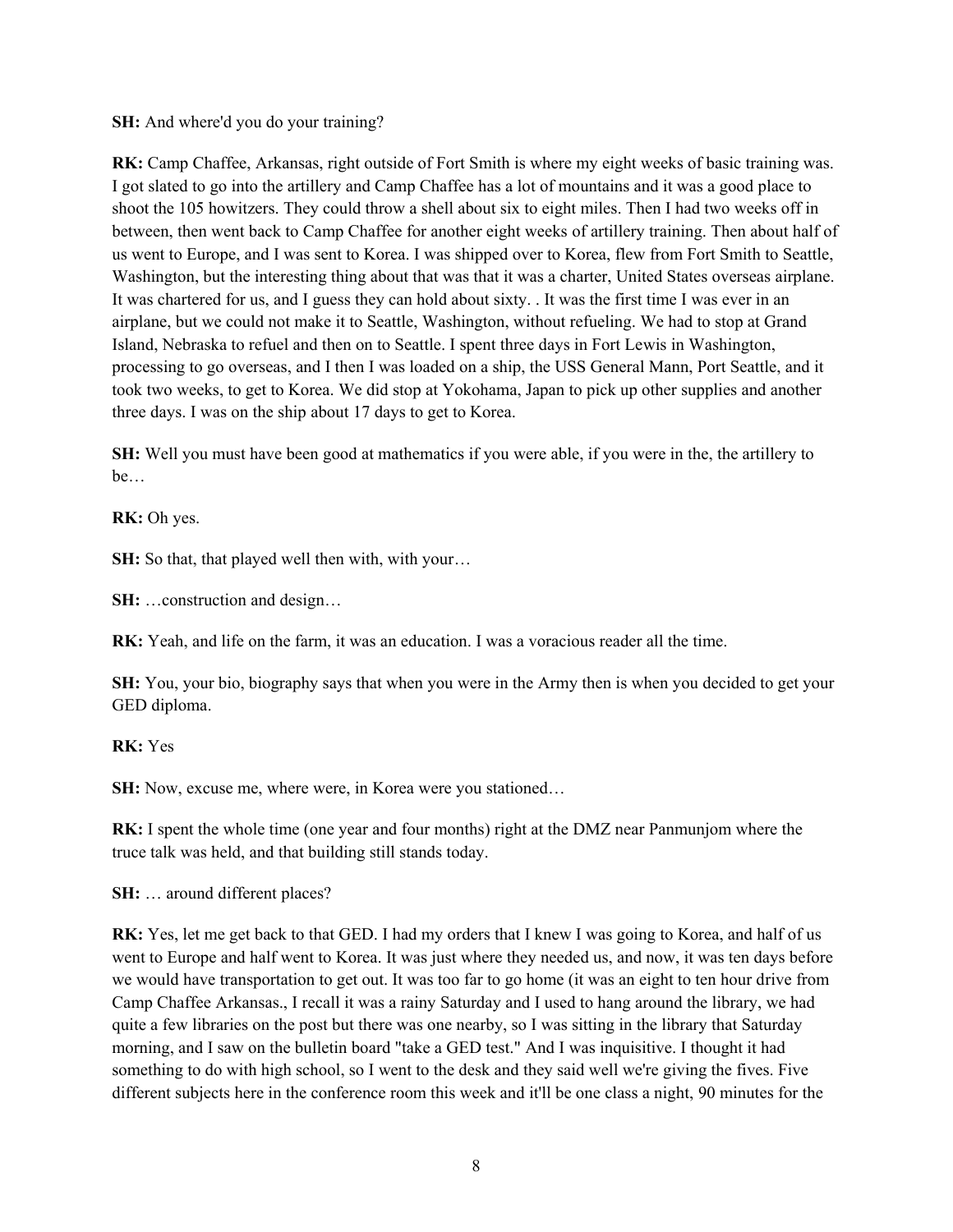subject areas, and you can sign up for it. They said fill out this application. Well I went to my desk to fill it out. First question was, "How many years have you been to high school?" This was for drop outs. So, I go back up to the desk, said "I've never been a day to high school." They said, "Oh, we have a different program for you." You can take the refresher course. One night a week for eight weeks study up all those subjects, those five subjects. I said I don't have time for that, I said I'm shipping out in ten days. I said "what would happen if I took the test and I flunked?" They said "nothing." When you get your next duty station you can take the refresher course." They were very cavalier about it. I said well I'll take the test and I filled out a form. So that was on a Saturday; Monday night they were having standardized tests, probably still going on, it was 90 minutes, timed and supervised, and it was multiple choice, five different subjects, and I didn't think they were particularly hard but I didn't know how I did. I finished on a Friday and three days later I got the results, I had 86.5 percentile. I joke about, "so much for public school K-12". A good private eight grades, life on the farm, and being an avid reader helped me pass the tests. So, now I had that piece of paper with those five grades, stuck in my billfold that said I was certified smart!

#### **SH:** [laughter]

**RK:** I really didn't know I'd do anything with it, and again you never know. I tell my kids and grandkids, that you're a product of who you associate with. You hang around with bright, successful people, and some of it will rub off on you. The first day after I got settled in, I was sent up north with the infantry to monitor for communications up to the forward observer post back to the guns, and I'd be on the switchboard radio around the clock, we were six hours on and 12 off. 24/7. So I had a lot of time when I wasn't sleeping, I sought out the library. The library was a tent about four times as big as this room, and the only ones that hung around the library were college graduates and me. And there I got to know people. One of the guys and I stayed in touch, he's dead now, but he was a graduate lawyer, having graduated from Loyola University in Chicago, and while he was going to law school he was exempt from the draft. Well as soon as he graduated they nabbed him. So most of us were about twenty years old and he was 25, but he was older and wiser, he had the system figured out. They had a regimental newspaper that came out once a week and the guy had been running it went home, so my lawyer friend masqueraded that he was good at it, he told them that he was a reporter for the *Chicago Tribune* so he had that job. He found out that he could get paid as a college professor teaching Business Law 101, he knew he could teach but he needed six soldiers to be in the class or he wouldn't get paid extra for it. He had five guys lined up, but needed a sixth. By this time I'd known him for three or four weeks, he knew my story, he knew I had that piece of paper said I was certified smart. He said "Ralph, why don't you sit in on this". He too didn't think I could cut it but as long as he had a student. Well, I could keep up with those guys. It was just common sense. Offer, consideration, acceptance. I was able to keep up, After Business Law 101, I went on to Business Law 102. So, we were taking that and the other five guys that I was going to class with said "Man Ralph, you gotta go to college when you get out, this stuff's so easy for you". I said, I don't have to go to college, I'm going to be a farmer. I said, besides, I can't get into college, I've never been a day in high school. Fast forward, and then that story told about the five dollars. The day I left for the Army my Dad gave me five dollars. If I was going on a date on a Saturday night, I'd get \$2. Going away for the Army, that morning, dad took me to Greenville to catch the Vandalia bus which would go to downtown St. Louis that stopped at Greenville. That's where the draft department was and they picked up at Greenville and there were eight boys that morning leaving from Bond County and we went to the induction center which is still there at 12th and Spruce, the federal building in St. Louis. We spent one night there, and after you pass your exams the next morning you went to Camp Chaffee, Arkansas. In the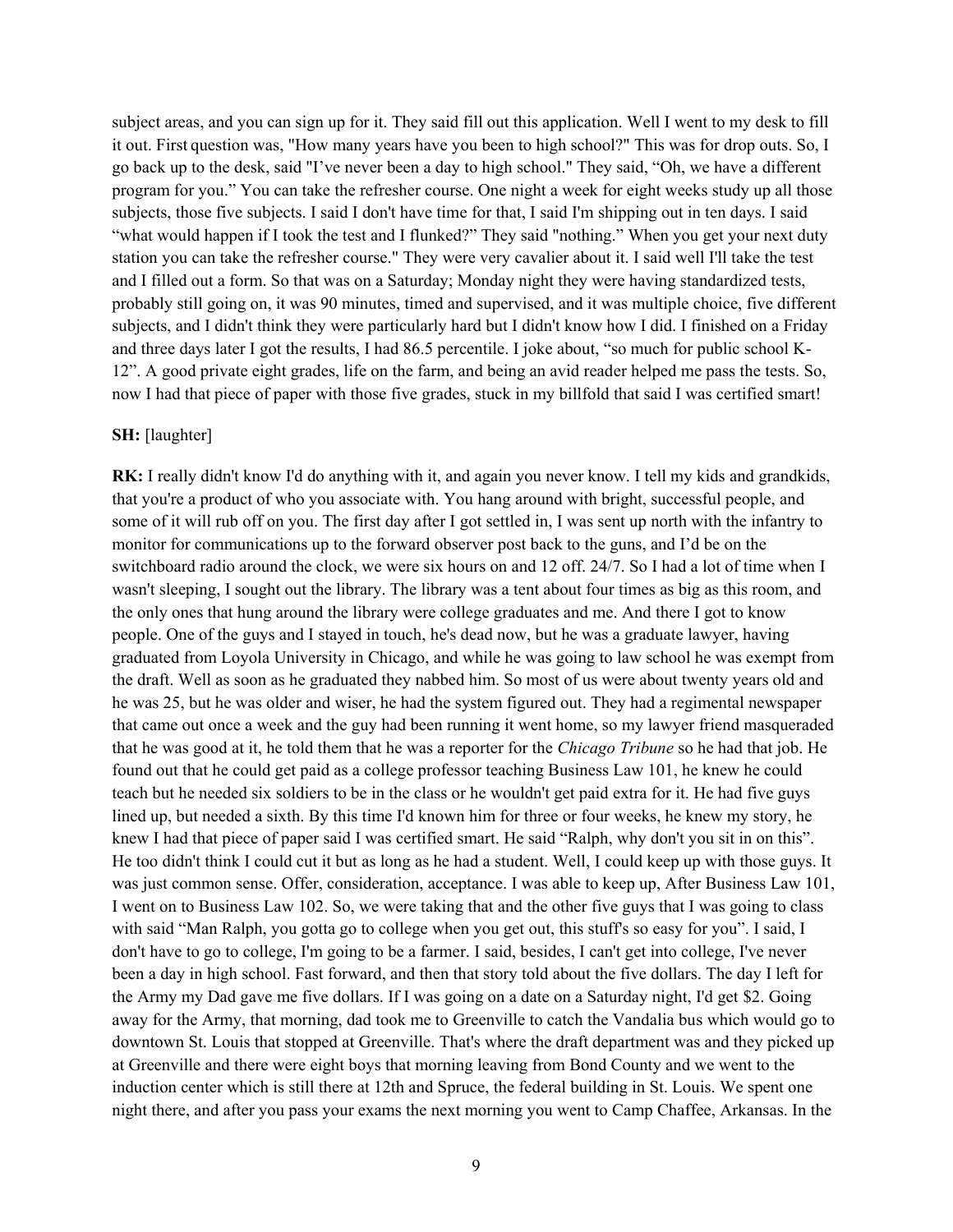Army they tell you when you get there what to do with your pay, they highly recommended you sign a class Q allotment and send 50 bucks a month to your wife or to your mom and dad. Well I wasn't married then, with a family of 14 I figured I'd send it home to mom and dad. The family was only making \$85, so I sent 50 bucks a month home. I'd never see it again. The other option was a program called Soldiers Deposits that they'd exact the pay as much as you want and they'd pay you 4 percent, so I took a chance with that and when I got out of the Army and I had, uh, 1,300 bucks I think. So, when I got home I had 1,300 bucks. I was discharged on August 14th, 1956, and hitchhiked home from Chicago. When I got home, I said "Dad I'm ready take over the farm". He said well there's been a change in plans. While I was gone, the government changed the law on social security for farmers in 1955. They saw the injustice that the only way you could be on social security was if you were on the payroll of something. Farmers were self-employed, they had no payroll, so now they changed the law that self-employed people, particularly farmers, could average the last four years of how much income tax they had paid and take that amount. That average of those four years and pay in that lump sum and then when they reach age 65 they can start collecting social security, even though they weren't on the payroll. Dad was 62 but he had to keep farming for three more years to get on the government dole. He said "you can work for me as a hired hand, I'll pay you". I got home and wasn't particularly enthused about that but, neighbors heard I was home and, they wanted me to build buildings for them. So I went out and start building buildings for the farmers. One farmer, that I had worked with, who was ten years older, said "you know Ralph I sometimes wish I'd gone into construction instead of farming. He said "you could find plenty of work around the neighborhood, Ralph, building buildings, long as you work hard and don't charge too much". But that stuck with me and after knocking around for a while, I started my construction business, thinking I'd do it for a couple years. I talked my cousin into joining me, we started working for \$2.50 an hour. Work kept coming our way, and after about a year I thought, I could make it in this business. I gave up on the idea of farming and since my four younger brothers didn't care to take over the farm either, they all came to work for me and Dad sold the farm to the neighbor. In the meantime, I was eligible for the Korean GI Bill and my only motive was to get even with Uncle Sam.

**SH:** [laughter] How do you mean get even?

RK: Well, I gave two years at 30 cents an hour.

**SH:** [laughter]

**RK:** I felt the government owed me, and SIUE was just opening. I was able to get in to night classes that we held at the Rock Junior High in East St. Louis, on the strength of my grades. I can give you just a little sidebar to that about the complication of it. I went down there about 1959.

**SH:** 1959, I was 11 years old.

**RK:** Okay. 1959 they were operating Rock Junior High at East St. Louis. The stipulation of the GI Bill was that you had to start your program within three years of your discharge. If you weren't enrolled in an educational program within that three years you were shut out. It was the summer quarter, I had to be in school before August  $15<sup>th</sup>$ . So, I went to Rock Junior High to get in. Register in June, for the summer quarter. The guy there he said, the test scores are good, but we can't accept hand carried grades. It's SIUE's policy that it has to be an official document.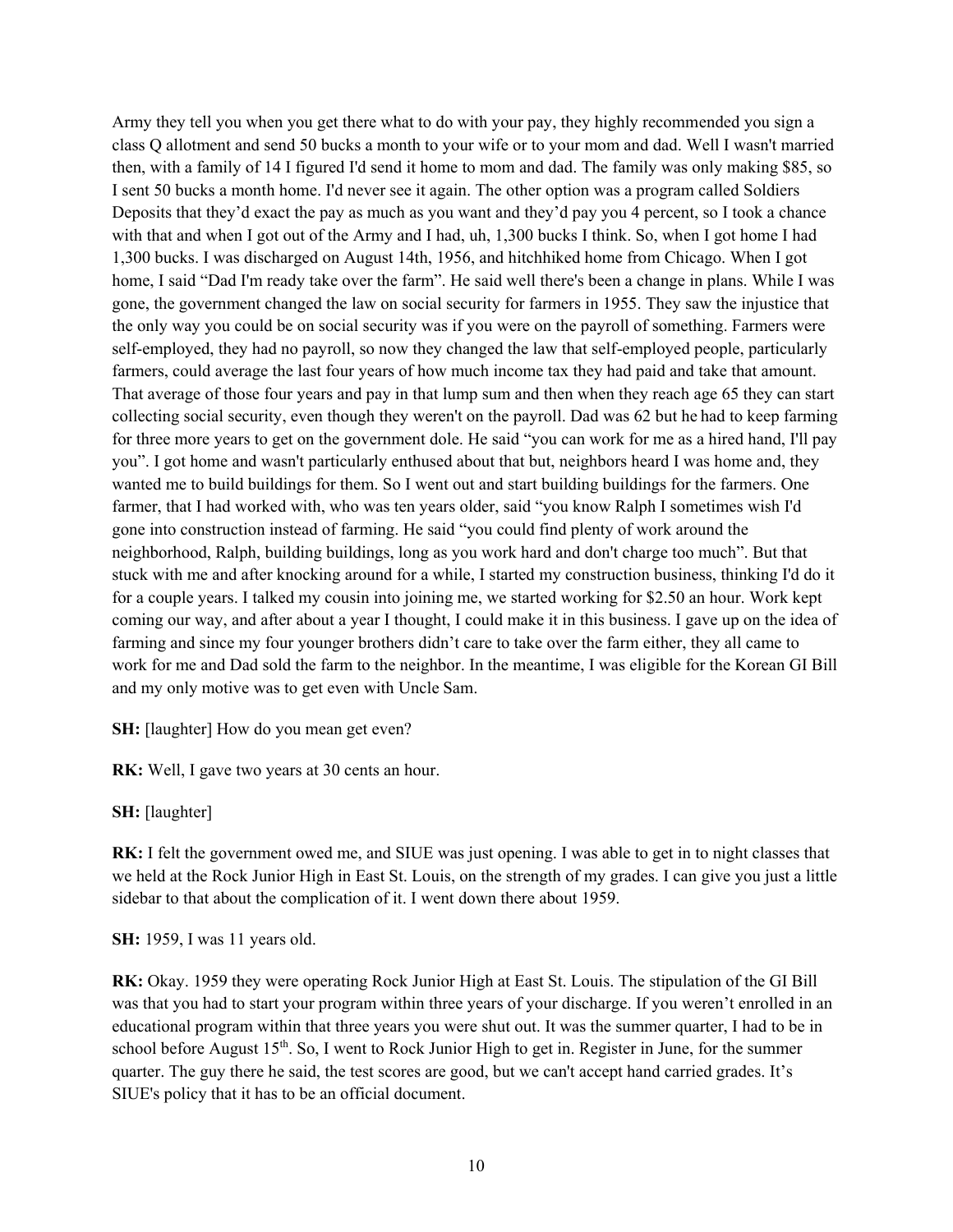## **SH:** [laughter]

**RK:** The headquarters that were administering the program, I think it was the University of Wisconsin at Madison. There weren't any fax machines or emails back then, and classes were starting in three days. So, he called down to the Veteran Affairs office which was only two blocks away in East St. Louis and he was told to send me down here. I went to see that guy, and he called back to the school to say these test scores are the 86.5 percentile. But SIUE said they couldn't accept my hand carried grades. I had the same piece of paper I had in Korea. This guy, I'd love to find him again, he hangs up the phone from SIUE and he says I've gotten thrown out of more colleges than you'll get in to.

# **SH:** [laughter]

**RK:** He called Belleville Junior College, now it's called Southwestern Illinois College, but at the time it was Belleville Junior College. It was on West Main in Belleville. He called them up, he said would you accept a young man with GED test scores? He read them, they said we sure would. He said what do you have available that is freshman level? It was rhetoric 101 and classes start Thursday (2 days from then) at 6:30. He said he'll be there. The SIUE gentlemen told me to go there and that would start my eligibility for the GI Bill, then we'll get you transferred.

## **SH:** [laughter]

**RK:** So that's how and why, if it wouldn't have been for that guy letting me in, I would not have been able to start night classes. Sitting there at night, making passing grades, I had it figured out that I was making about \$2.45 an hour. Working on the jobs I was only making 2.50, and in Korea I was making 30 cents an hour. My only motive, my biggest motive, they owed me.

## **SH:** [laughter]

**RK:** I got hooked on taking classes. All they offered at SIUE was business. If they would have had engineering, I would have taken that. In retrospect, the business was what I needed. I knew how to build buildings, but now management would be learned. They just kept hammering it in, planning, organizing, directing, controlling, and directing, delegating. And after about three years studying at night, all the sudden it occurred to me, regardless of how hard I'd work, as one man, a carpenter, in eight hours you could still only produce eight hours' worth of work. But now if I hired eight carpenters, and supervised them, I could leverage my time. Those principles driven into me, expanded my thinking.

**SH:** So, up until then, '59, you were just operating as an individual on an hourly basis.

**RK:** Yes. I'd talked my cousin into joining me, we bought a used pickup truck, a 1946 International for \$100.00, and a brand-new heavy duty Black and Decker saw for \$79.00. I still thought I'd finally go back to farming after Dad retired, but work kept coming our way. And I decided I could make it. My cousin, who's four years older than me, decided to go back to farming after three years working together. I bought him out. I remember sitting at his kitchen table, he and his wife had an upstairs apartment. It was a Sunday morning and I bought him out. We added all the tools we had, and it amounted to \$1600.00. I wrote him a check for \$800.00. Now that company's doing \$300 million worth of volume a year. Only in America could this have happened.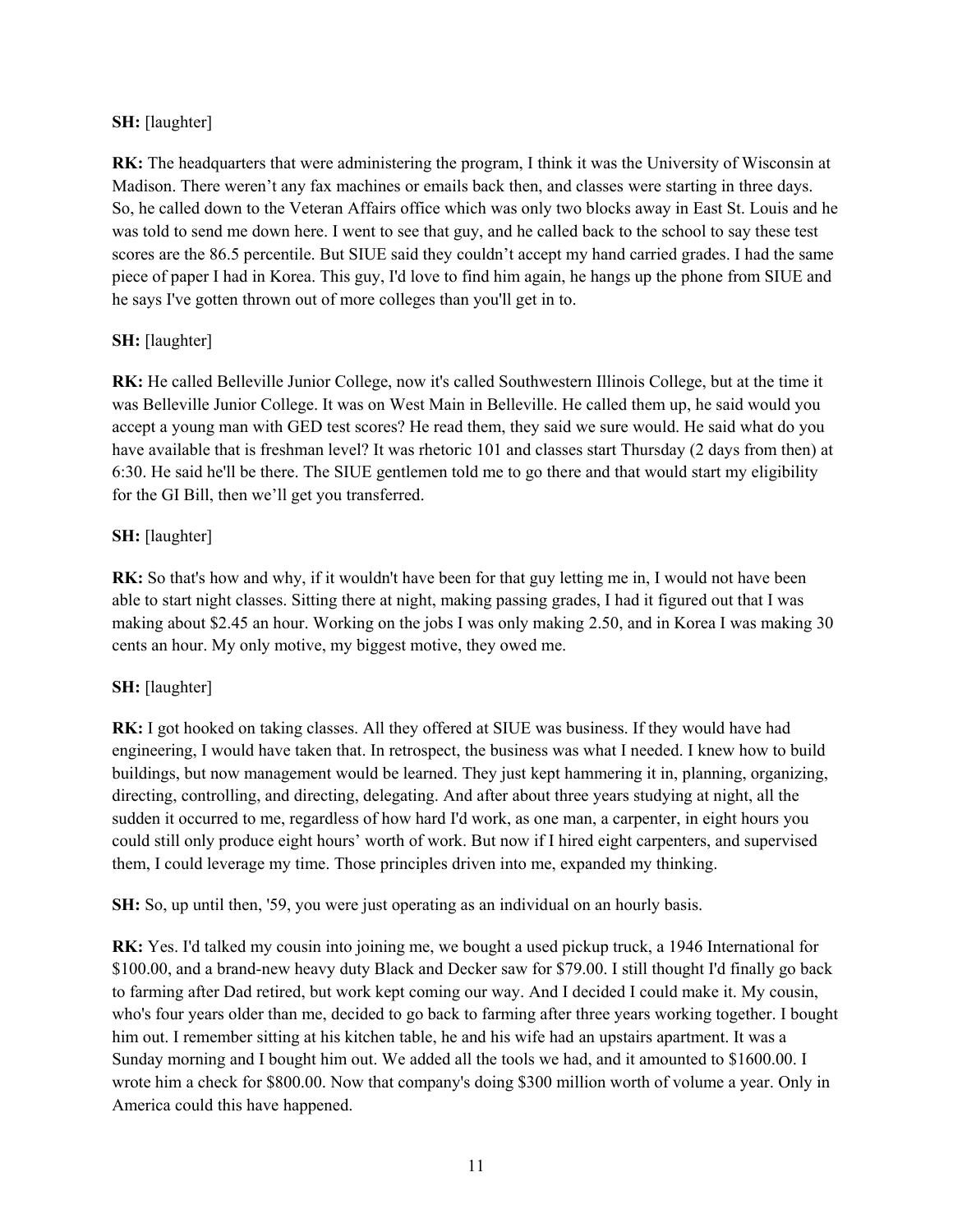**SH**: Yeah. That's right. That's right. Now, uh, at one, at what point did you then turn, make it into a company instead of just being a, an individual… selling your labor?

**RK:** Within a year I was pressured into joining a union, and I finally gave up and joined the carpenters' union and they offered me a deal less than a year after I'd started, and we went from \$2.50 an hour to \$3.65 and that was in 1959 before I got married. In 1962 my cousin went back to farming and I was the sole Owner, and during this timeline he said hey Ralph you're raking in the bucks. I wouldn't have had the confidence if I hadn't gone to night school and learned the business and financial side of construction. It gave me the inner confidence and I started meshing with architects and business people in Highland. The confidence that was engendered by my night school that I understood what business is about and of course then I started investing and stuff and later brought the *Wall Street Journal* into Highland. The story of how that came about is all in the company history book. It was 1966when I played a major role in bringing the *Wall Street Journal* business to Highland. I was only 32 years old, but I had a lot of confidence.

**SH:** Ralph, were there, were there different, as you built the company into uh, into this success that it is, were there any particular key moments or key contracts that, that seemed to be…

**RK:** Well the *Wall Street Journal* I did in 1966. I knew that was going to be a reality. I bought the 40 acres of land right across the street and I got an option on that and then when that happened, I bought that and that brought the Binkley Company, and that brought at least ten more businesses to town. The key thing, then, I knew I needed to hire a second-in-command, you know, talk about leveraging your time, so I graduated from SIUE in 1968, fifty years ago. I'd been looking for someone, and here a young man came into my office, I had been working out of my house, and now I was working in an office in downtown Highland. I had built an office building down there, so I moved my office in the basement. This young man was a local boy and he had graduated from U of I, you've probably heard of him, he lives in Edwardsville now. Vernon Eardley. He was a single ticket winner of the Illinois lottery in 1994 and won \$41 million.

## **SH:** Only, only in the…

**RK:** At the time, he was living as a newlywed, living in an apartment I'd built in Highland. He was working for the state of Illinois, he's ten years younger than me. They were building Interstate 70 through here at that time and he was a project engineer on the ten-mile section going from Highland to Greenville. He had a civil engineering degree out of the University of Illinois. He came in to my office sometime in 1966 to want his \$50.00 deposit back, and he told me he was going back to the U of I to get a master's degree. I gave him his \$50.00 deposit and I didn't know that I'd ever see him again. In June of 1969, he stopped in at my office, there in downtown Highland, and said he's going to be graduating August 15 with a master's degree in construction management from the University of Illinois and he said "I've been watching your company the last three or four years, it looks like you're going places. Have you ever thought of hiring a second-in-command?" I said sure. That's what I'd been thinking about in night school, I needed to hire good people and delegate. And we talked for 15 minutes and he said what would you be willing to pay? My brother Larry Korte, my carpenter foreman was really my second in command and his salary with benefits fully burdened was \$7.00 per hour. I told Vern I would offer \$14,000.00 per year. He replied that he would think it over and get back to me. He called me about two weeks later and made an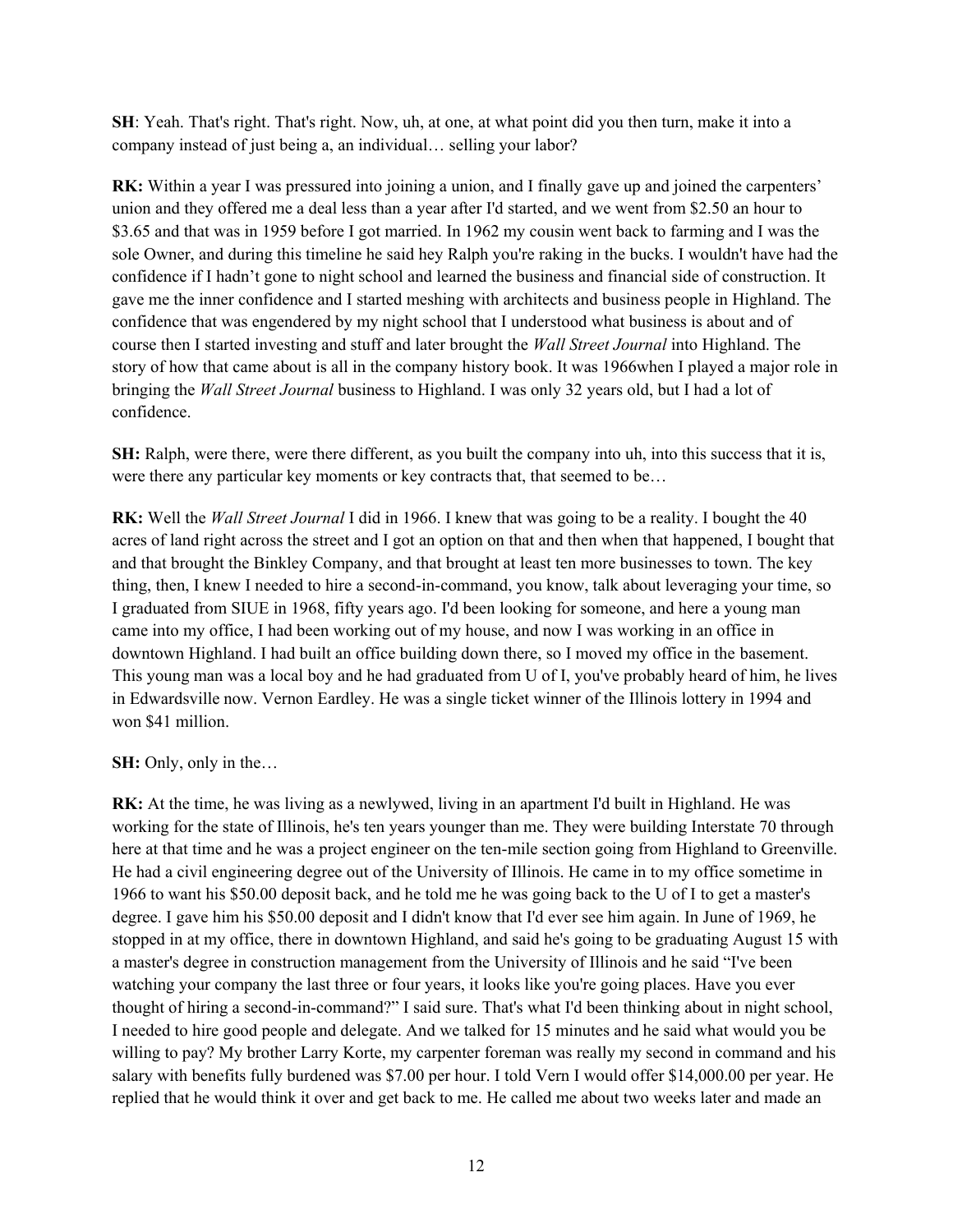appointment with me for the following Saturday. At that meeting he said would accept my offer of \$14,000 per year with a bonus plan for the three key employees Ralph Korte, Larry Korte and Vern Eardley. The plan he suggested was very simple and straightforward. We would take the annual true and accurate net profit of the Company and pay out 20% of the profit to the three key employees based on the following percentages. Ralph Korte -12 percent, Larry Korte - 6 Percent, Vern Eardley- 6 percent. Total 24 percent of net profit annually. We shook hands on it, and he came to work August 15, 1969. We have never had a written employment contract. The Company is still using that same formula of 24% of net profit but now there are more employees that share salary bonus pool. There is no doubt in my mind that Korte Construction would not be where it is today but for me hiring Vern Eardley. I would not have had the courage and foresight to hire him if not for my degree in Business from SIUE. I graduated in June of 1968 after 8 years of night school two nights a week. I hired Vern one year later.

**SH:** Interesting. Interesting. Well, it's, it's good decision making.

**RK:** You can say I'm an unabashed supporter for SIUE and higher education. No doubt about it, I would have a made it without it, but I wouldn't be doing \$200 to \$300 million a year, or had built in 42 of the 50 states.

**SH:** What were some of the, of the, big contracts that your company did?

**RK:** The most recent large job I visited last year. Donna and I went on a river cruise from Portland, Oregon up the Snake River and right there, we had just built a 800,000 square foot mail distribution center for the United States Postal Service. We have built these all over the country. This was the biggest; just under one hundred million dollars. It was a two-year project, and while we were there it was just finishing up, and my wife and I toured it.

## **SH:** Wow

**SH:** All over. You said uh, 42 out of the 50 states

**RK:** 42 so far, and Puerto Rico. We did a reserve training center in Puerto Rico about ten years ago. And we have built on many military bases in Hawaii and two military bases in Alaska.

**SH:** Now you, you, you've stayed here your, your whole life and you've seen huge changes in, in our area, and uh, heavy industry and steel and refineries and along the river, and then the collapse of a lot of those industries.

# **RK:** Yes

**SH:** …um, so, talk to me about, about some of the changes you've seen and what strikes you as being really, um, significant, and dramatic.

**RK:** Well, in our town, the first commercial building I did was Jakel Manufacturing and they have since sold out and they're no longer here, and the buildings that I built have been taken over by the school, for the administration of the school. Other local businesses that I built were Artex's Printing. They printed table clothes and other linens for the restaurant industry. Well the industry and the airlines quit buying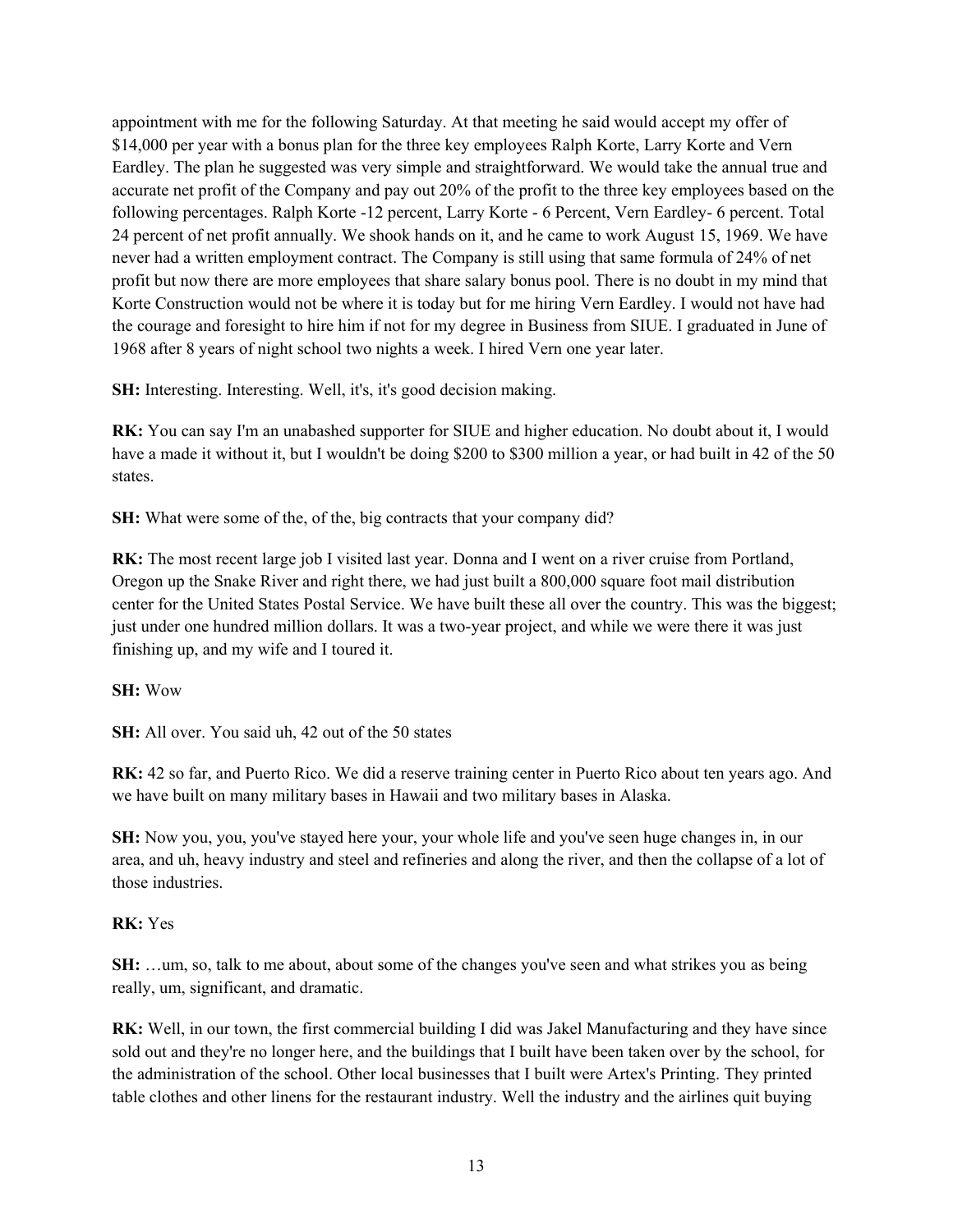linen and that too is out of business. So, we've had three factories in Highland just disappear. Course I brought B-Line and now Eaton Industries here, Basler Electric's still doing well. Alton Box which I also built still has a division here, but its ownership has changed, and they hire sixty people where they used to hire 200, so a change in technology results in less manpower needed. I have an office in St. Louis and we're based out of there. We have four offices, St. Louis MO, Highland IL, Norman OK, and Las Vegas NV. Other areas that have changed over the years for example are Edwardsville. It has been booming as far as warehouses and I've built five warehouses there and Korte is building a 20-million-dollar addition on to the Hershey's warehouse of one million one square feet that I built fifteen years ago. The Unilever building was also built by Korte and several other warehouses for Lanter in that same area. Good or bad, Amazon, that distribution model is wreaking havoc on the retail industry.

## **SH:** Mmhm

**RK:** Another example in Edwardsville; I built the National Food Store which became Schnucks. Now Schnucks bought the Shop n' Save that went out of business. So they currently have two Schnucks stores right across the street from each other. I'm cautiously optimistic, I think, things are going good, I mean, the construction industry is the busiest I've seen it in ten years.

## **SH:** That's interesting

**RK:** Now the construction industry can't find people to work.

**SH:** Talk to me about, uh, your involvement in community affairs, uh, you, I know that, that, uh, Gary Niebur, Mayor Niebur, and, and others who'd come and and talk to you and consult with you about different ideas to, uh, grow downtown Edwardsville or expand, uh…

**RK:** Yes. Mark Twain Bank at that time had merged and they approached me and my partner Gary Balke. They said we'd like a new bank, they'd bought the bank in Edwardsville, and they said we'd like a bigger bank, a new image and that's what started that downtown renovation. The first one was 1989 and then two or three years later was Mark Twain Two, which is leased out for law offices. We bid on the court house there and it was ironic, but they had ten alternatives and we were low bidder on the base bid, then they had extra money, and they started adding in the alternatives. They stopped at the sixth one, and if they would have gone to all nine, Korte would have been low. Oh well.

**SH:** Didn't you, didn't you build the high school in Edwardsville?

**RK:** Yes, I did, I forgot about that, Korte had to take over the contract.

**SH:** Yes, that that that project collapsed, and you had to take it over, I remember that.

**RK:** I still remember when the head of the school board (an attorney) called me up. He said Ralph would you come over and visit with them. I told my wife that I was going, and she said, why would you? The over-budget school project was in the paper for six months and she said why would you want to get involved in that? I said, "Well if the neighbor's house is on fire, you'd want to go help, I want to go see if I can help. And I remember, I can't even remember who that superintendent was, but not the next day he had his attorney there and he said what would you do? And I said well let me work up something, I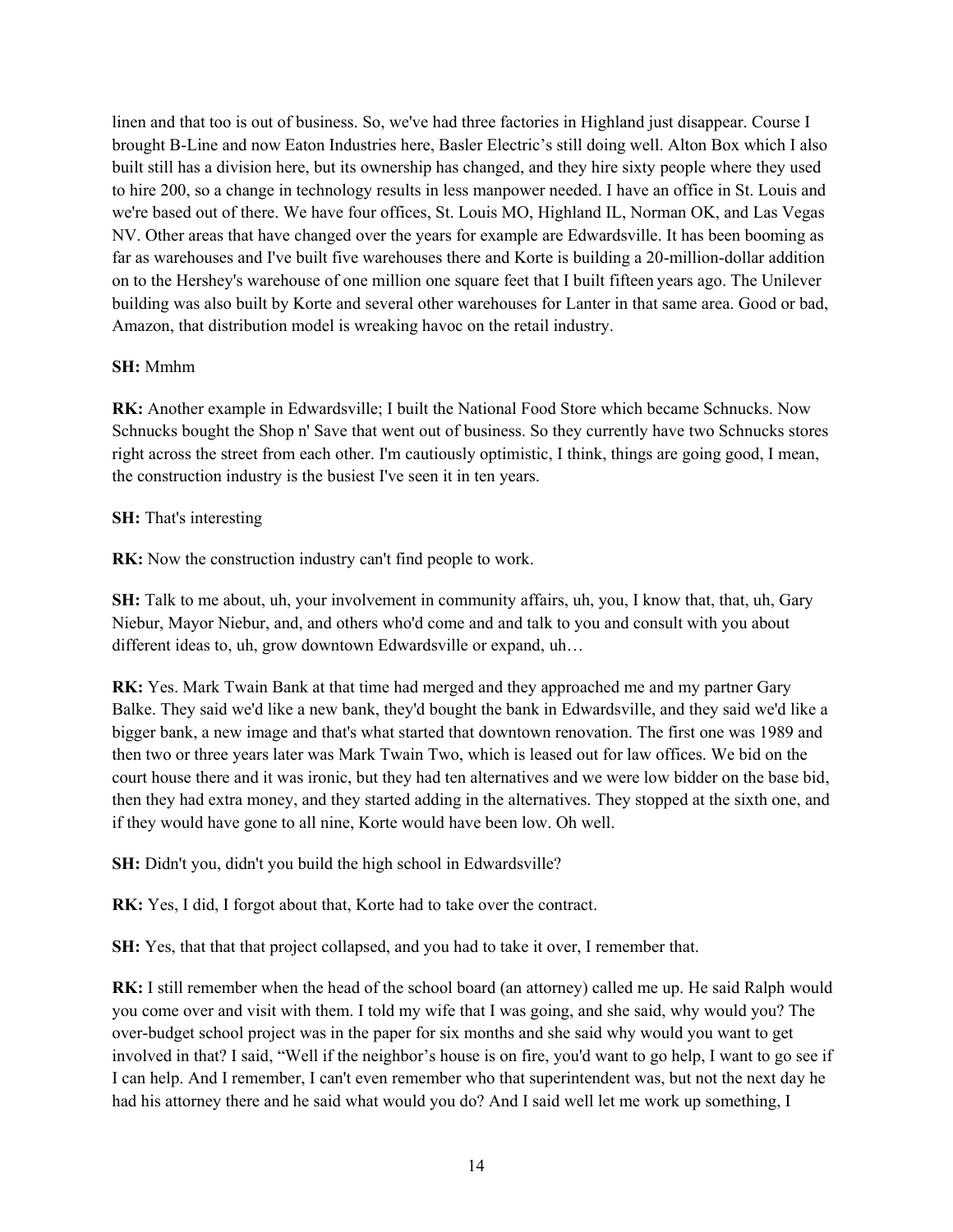thought I was being interviewed against somebody else. He said no, you don't understand, we want you to do it. We're not talking to anybody else. Well, we did it.

**SH:** Was that Hightower?

**RK:** No, it was before Ed Hightower.

**SH:** Before Hightower.

**RK:** The superintendent at the beginning of the project was Robert Stuart but the guy that ran the show was a chairman of the board and the school lawyer.

**RK:** We took over the Edwardsville High School project in 1995 and finished in 1997.

**SH:** What, what are some of the projects that you're most proud of?

**RK:** Here in Highland, no doubt about it, the *Wall Street Journal* because here was a national company, it was just plain luck. I told that story didn't I, of how they happened to come here?

**SH:** Tell it. Tell us.

**RK:** [coughing] Well, I had bought this piece of land just because the Chamber of Commerce were talking about how we would bring industry in and I was the young kid on the Chamber of Commerce and I thought well where would they put this? No place around. I saw this piece of land out there where the *Wall Street Journal* is, it was platted in lots. And for one hundred years. The owner was Suppiger and I found out she was living in Collinsville. I called her up, and said would you like to sell, sure, I've been trying to sell, I said well I'll give you \$250 a lot, I figured it out, it was probably about 600 an acre, which is what farmland was going for about then. So she said fine, I bought it from her and I had been sitting on it for about two years, and the city manager knew I had it, when two officers from the *Wall Street Journal*, stopped at the City Manager's office in August of 1966, and they said they were with the National Printing Company and they were looking for a site. The City manager knew I had that, he called me up, I arranged to meet with them the next morning. I was building a shopping center right downtown here at the time. I met them and they explained to me they were with the National Printing Company, that's all they told me, and I was riding in their car and, National Printing that could be copy books, it could be magazines, I couldn't think anything of it, they seemed very professional. We looked at that piece of land, and it was in corn, and they drove around and said well they didn't need a fancy building, just a concrete block building. I had a couple of them going on in town, so I showed them. They asked how long would it take to build a 20,000 square foot building. I said about two months. How much would it cost? I said oh about ten thousand. And as we drove around, these guys said, "Well how much would you want for a 30-day option?" I said well, 30 days that's not very long, make it \$20.00. Sounds fine. So, I thought, these guys are pretty serious, we stopped and got a fish sandwich at a local restaurant here and these guys said we had a deal. And I thought I should have something signed, so I said do you want to stop by my lawyer and draw up an option? The guy driving the car said well I have a lawyer. He said do you have a typewriter? I was operating out of my house. I said, Yes, I have a typewriter. So we drove out to my house, and it was a very hot that day. Donna sat them down at the dining room table and Donna brought the typewriter out of my office. Along with carbon paper and he sat there and typed. It said for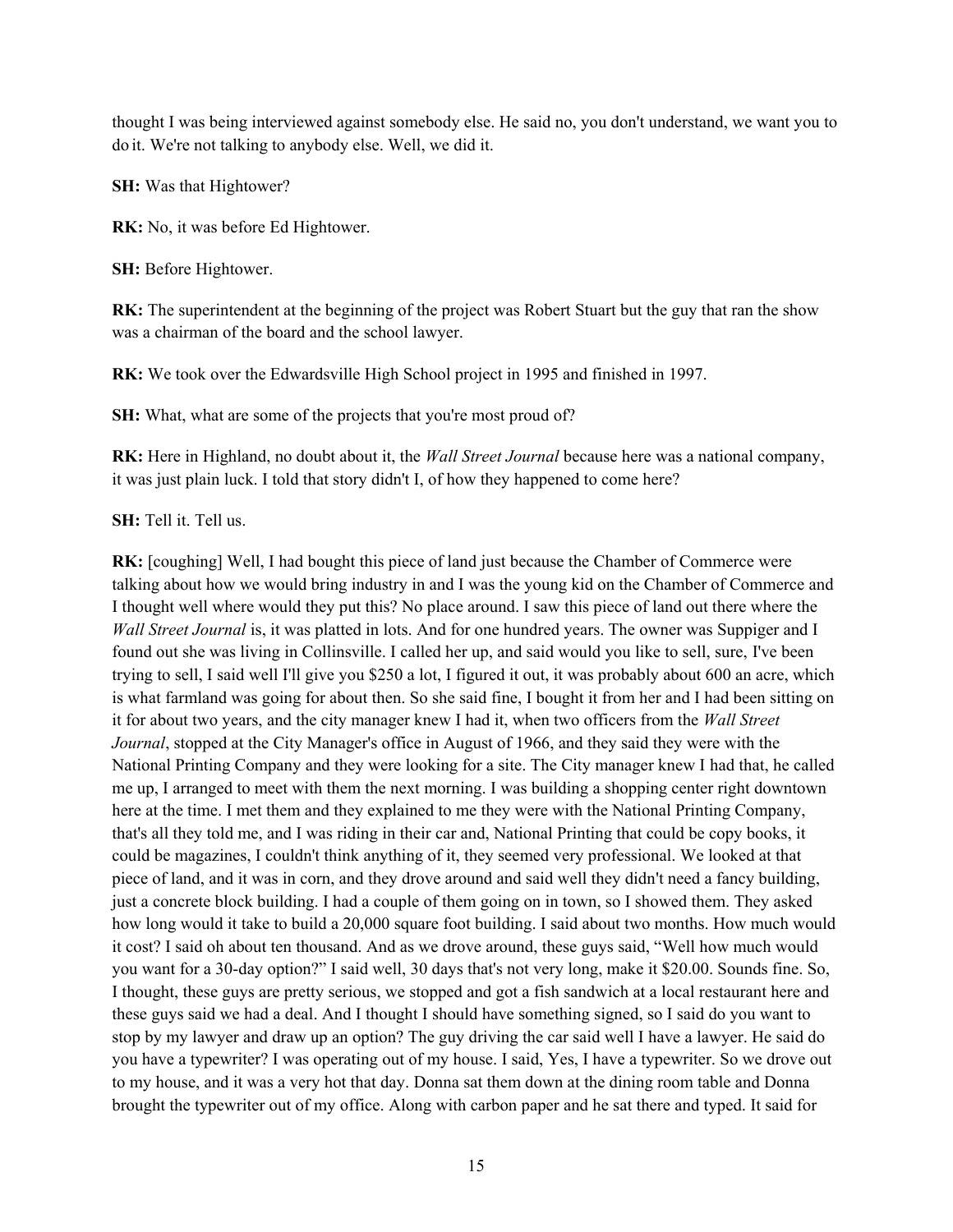one dollars and good and valuable consideration we option this here and it had to meet some bounds and description, etc. etc. etc. And then, he said I'm going to make this with him personally, and you. Then George Flynn signed it, I signed it, he reached into his billfold, he gave me a \$20 bill. It was a Friday about 1:30 and they were in a hurry, they had a flight to catch out of Lambert. He said, I better give you my home phone number in case you need to get a hold of me. He wrote on there Pennington, New Jersey and his home phone, so I knew that he was golden. They left my house and that evening I'd finished eating dinner and I was back in my office and I was looking at that piece of paper and I was mystified. These guys really seemed very astute and professional, so, curiosity got the best of me. I called him. Person to person. Remember person to person calls?

#### **SH:** Yes, I do. I do.

**RK:** I knew he wasn't at home, he was in the air. I called and his teenage daughter answered. I asked personally for Mr. George Flynn, she said well he's not here. And then the operator kept the line open and I said is this the Mr. Flynn who is associated with the Weyerhauser Lumber Company? I just picked a big corporate name and a name I knew because I was buying laminated beams from them. She said "no, he's not with the Weyerhauser Lumber Company, and I said well what company is he with? She said well he's with the *Wall Street Journal*. I said thank you operator, I got the wrong number. They weren't gone from my house three hours…

## **SH:** [laughter]

**RK:** Those guys, as they explained to me, that they were with a national printing company, and that they had sent a team out here, they wanted to be less than 30 minutes driving time of the downtown St. Louis Post Office. That was their criteria. And they had had a team of underlings go from St. Louis west, a month ago, and those guys struck out. The two guys that came to Highland were high up in the food chain, and these guys, as they told me had started going up Route 3 and got up as far as Alton, and as they approached Route 3 in Alton, the first six buildings they saw was the United Steel Workers office, the United Paper Workers headquarters, the United Glass Workers, and they said this is too union-oriented a town, so they found their way to Edwardsville, and they spent all the next day in Edwardsville, and all of the land that was available was owned by Albert Cassens. And they told me Mr. Cassens has an overinflated idea on what his land was worth. Then, George Flynn, who grew up on the Wabash River down here, a little town, had gone to U of I and he said I have a cousin that teaches school in a little town called Highland, Illinois, Francis Ragsdale, and she speaks so glowingly about the little town of Highland around there. So they looked on their map, they were in Edwardsville, and they see it's not far, so they came over and saw the City Manager at 4 pm that day, and it's because of that lady that the Wall Street Journal came to Highland.

**SH:** [laughter] That's interesting. That is fascinating and, and it is interesting that that they uh, fate turns on little things sometimes, doesn't it? Wow.

**RK:** So then, within 30 days they closed on the property.

**SH:** Did they call, did they call you?

**RK:** Yes, there was an article in the *Wall Street Journal* that they were going to be building a printing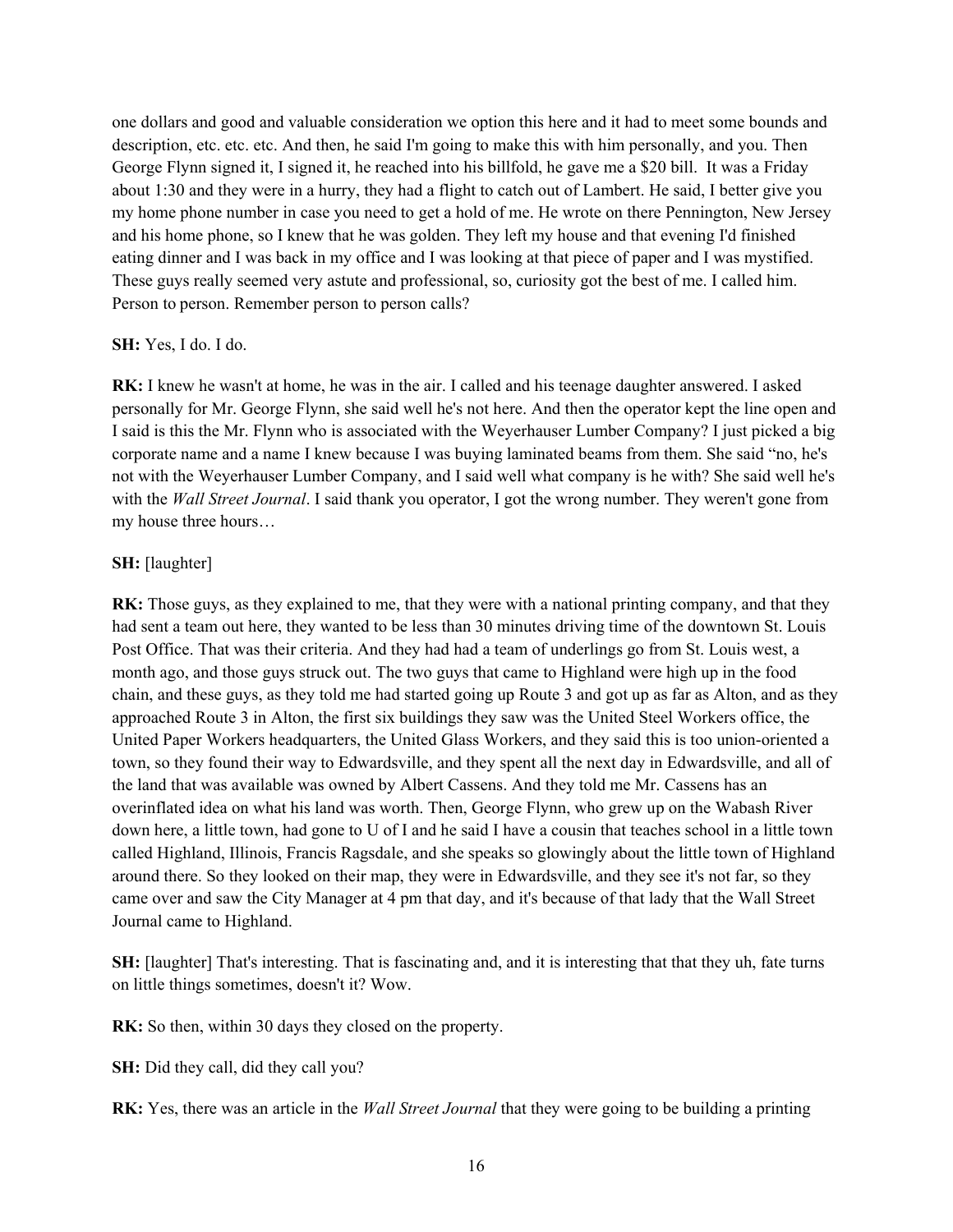plant in Highland, Illinois, and the *Wall Street Journal*, you know here in Highland you didn't get it until noon, but in Chicago it was eight o'clock in the morning, and there's a little paragraph, they're building it in Highland, Illinois, and one of my business colleagues, his friend from Chicago called to congratulate him for that and, he said how in the hell, he didn't know anything about it. Once I had that option from the *Wall Street Journal,* I then approached the farmer that owned the land next to them, when I was pretty certain that we were going to do it. I got an option for the 40 acres next door and I couldn't cover it, so I went to my banker and said I'd like to get a loan on that if this goes through and he says these are \$600 an acre! And I said well I've got an option I think they're going to go through with it with a company that's paying fifteen hundred! He said, "Oh, I'll cover you". Once the story came out in the *Wall Street Journal*  that they were building a printing plant in Highland, I had an excuse to call them. I called Mr. Flynn and he said Yeah Ralph, but I'd appreciate it if you'd keep it in confidence, because we've got a lot of international union things we want to solve before they read about it in the paper. Then he said, could you recommend an architect and, I said yes, here's one, they took my architect and they didn't even ask about putting it out for bids. It was a given, they trust me. When I called him then, I called that home phone number, he wife said he's in New York, here's his phone number in New York. That number was for Dow Jones and Company, and then I said Mr. Flynn, they put me right through to him, he said we need to hurry, we only have 30 days, because their option was for 30 days. And this wasn't at the end of 30 days, this was a week into it and he said we have to hurry, because it was laid out in streets, sewers, and alleys and I had to get all of that vacated. It was almost too good to be true but it was just plain falling out of bed dumb luck.

**SH:** [laughter]

**RK:** And if Albert Cassens would have had a Ralph Korte in Edwardsville that building would have been in Edwardsville.

**SH:** Well, it's not all damn luck I mean…

**RK:** [laughter]

**SH:** ... there's, there's a lot of uh, uh personal relationship and skill involved in there that that made that.

**RK:** But again that was 1966, I was in my sixth year of college and again my business degree just built on my confidence.

**SH:** Yeah. You've been a great friend of the, of the university over the, over the years and, and you really helped it grow. Um, and, and I just want, want you to know how much we all really appreciate that and...

RK: Now, what was it, how long, what time did you arrive there?

**SH:** Uh, I arrived in in in '84, and…

**RK:** Where did you come from?

**SH:** Uh, well I grew up in Kankakee, got my PhD from University of Illinois in Chicago, and worked at the Newberry Library in Chicago then, we went down and were at Georgia Southern University before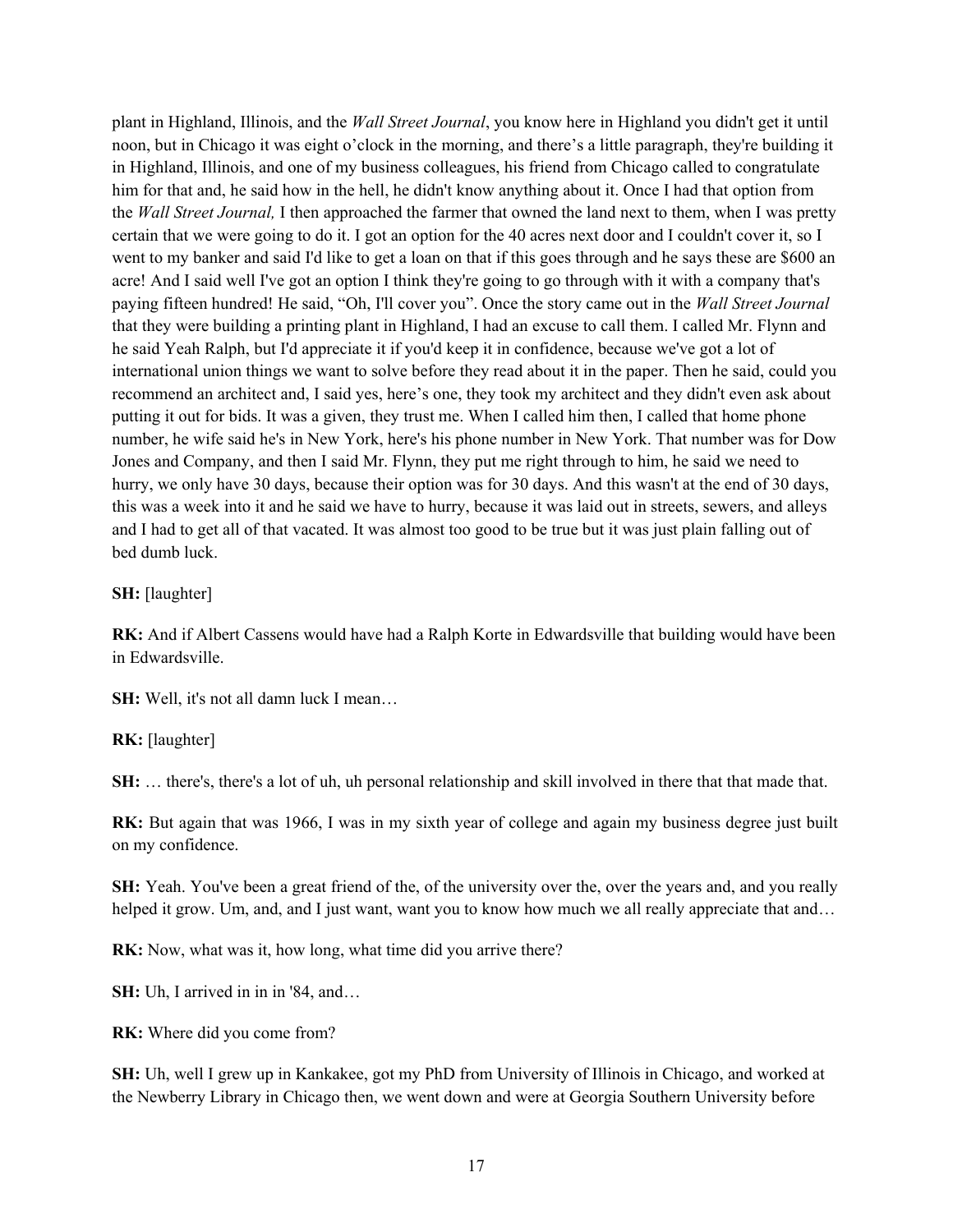coming up here, in '84.

**RK:** And what were your duties here? How did you become the interim chancellor at that time?

**SH:** [laughter] Dumb luck. [laughter] Uh, I was, well let's see, I worked my way up to being graduate dean and associate provost for research and, I did that for about 12 years, I, I dis, I left that in 2012 and wanted to return to the faculty to teach, 'cause I love history

**SH:** …and um, so I taught for a year and a half, that was how I was going to end my career then and, and then I retired in 2014. In 2015, Chancellor Furst-Bowe asked me if I would be interim dean of arts and sciences and I took over, I came back and did that for about nine months and in the meantime she then left, and Randy Dunn asked me to be interim chancellor then and uh, for, for the year, and I decided, yes, I would take that opportunity [laughter]

**RK:** How long were you interim chancellor? Just...

**SH:** J-just a year, and I, I toyed with the idea of, of going for the job, permanently, but I knew the university needed somebody that was going to give them five to seven years, it was a real commitment and, you know, I was, I was uh, 68 years old… and I, and I didn't want, I just…I just didn't think I had the energy 'cause it takes an awful lot of energy at that, to be the chancellor, but you've worked with some great chancellors, David Werner

**RK:** Oh, yes

**SH:** … and Vaughn Vandegrift…

**RK:** Yes Earl.Lazerson

**SH:** … Earl Lazerson. Yeah.

RK: Earl and I built the soccer stadium out there, and I still remember Earl, well, shouldn't record, but I guess you can wipe this out but, Earl, we were doing a fundraiser to raise money for the soccer stadium, and I gave a talk. We were in the ballroom, and as a rah rah rah I tried to elicit support. After my speech was over, as I walked down the stairs, Earl said, Ralph if I was ever in the battle, I'd want to be in the foxhole with you.

**SH:** [laughter]

**RK:** [laughter] And it was unusual coming from him because I don't think he had any military experience, by every indication, and I was just coming off the stage. Earl was a leader.

**SH:** Yes. Yes.

**SH:** … and you did the leadership council with Earl, didn't you?

**RK:** Yes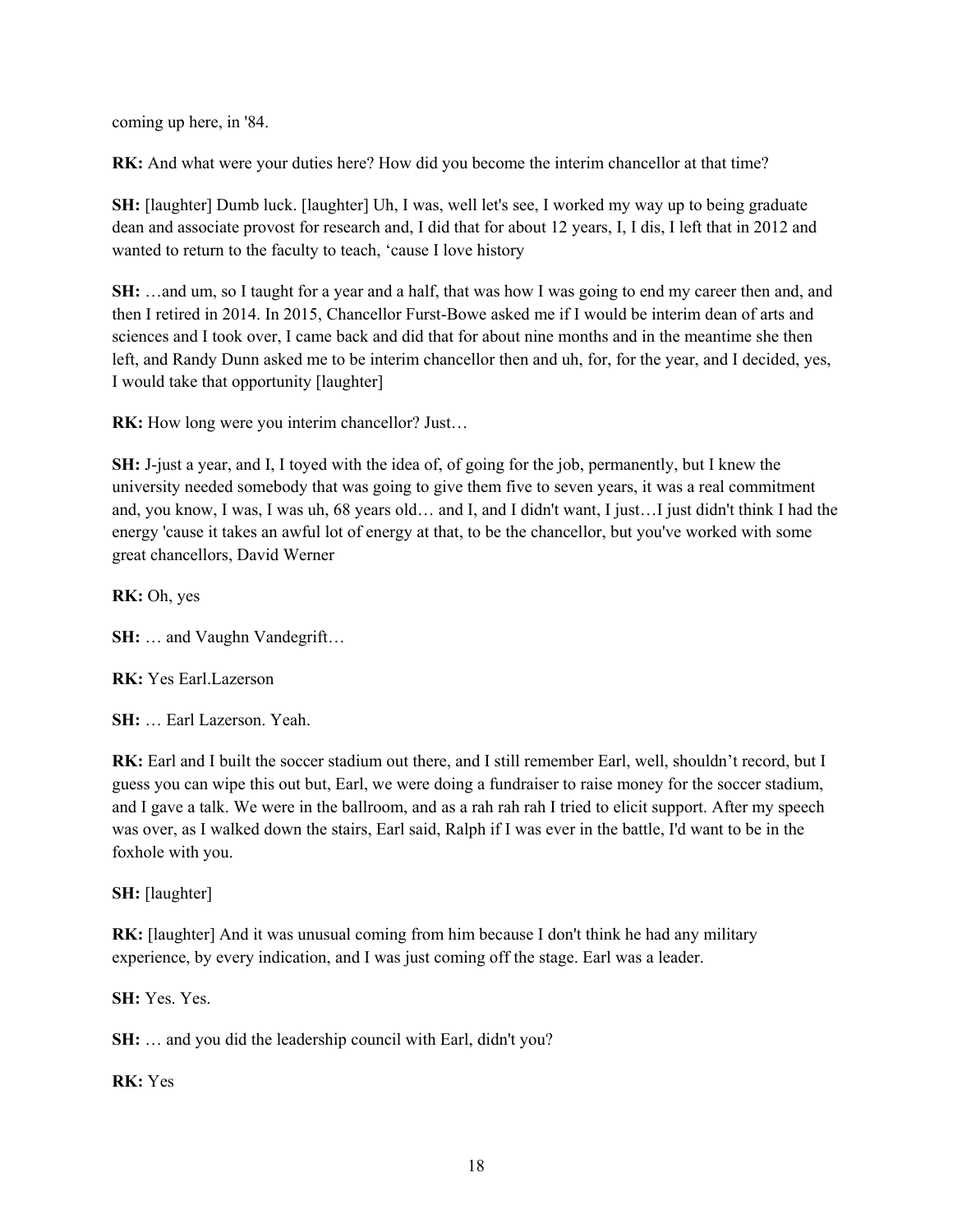**SH:** You were help…

**RK:** Yes

**SH:** …one of the founding…

**RK:** Yes. I was…

**SH:** …uh, forces in the leadership council

**RK:** …There wouldn't be a leadership council if not for Earl Lazerson, Carl Mathias, and myself. Earl was a driver. It came about due a meeting with St. Louis Chamber of Commerce, at a groundbreaking ceremony, I believe it was Jim O'Flynn, that said to Carl Mathias and I at the groundbreaking of Precoat Metals in Granite City. Jim Flynn said "you know that RCJ in St. Louis would give fifty thousand dollars to start something in Illinois. A leadership council. I said the only way it would work would be in disparate communities of Alton to Belleville and Collinsville, and asked where would we headquarter? I said the only place that is neutral ground that everybody on the east side might embrace is if it was anchored at SIUE, and that was before SIUE had even annexed into the city of Edwardsville. I said I think everybody would look at that as neutral grounds. And then Carl and I went to Earl Lazerson and told him of the idea, and he says, well let me think about it. Because Earl didn't jump into stuff, and it was maybe 30 to 60 days, he called a meeting and collectively said who should be there, the first executive director was headquartered there and the office was there and Illinois Power paid the staff.

**SH:** Was the first…

**RK:** …think of the young guy…

**SH:** …that, that first executive director.

**RK:** …He was assistant, but then after about a year then we hired someone. and that third floor, that was Mary Kane.

**SH:** Mary Kane.

**RK:** Yes

**SH:** Yeah. Well the, the leadership council has done a lot for the area that…

**RK:** Absolutely

**SH:** …they um, um…

**RK:** Wouldn't be there.

**SH:** …the levees and, Scott Air Force Base…

**RK:** …wouldn't be there…